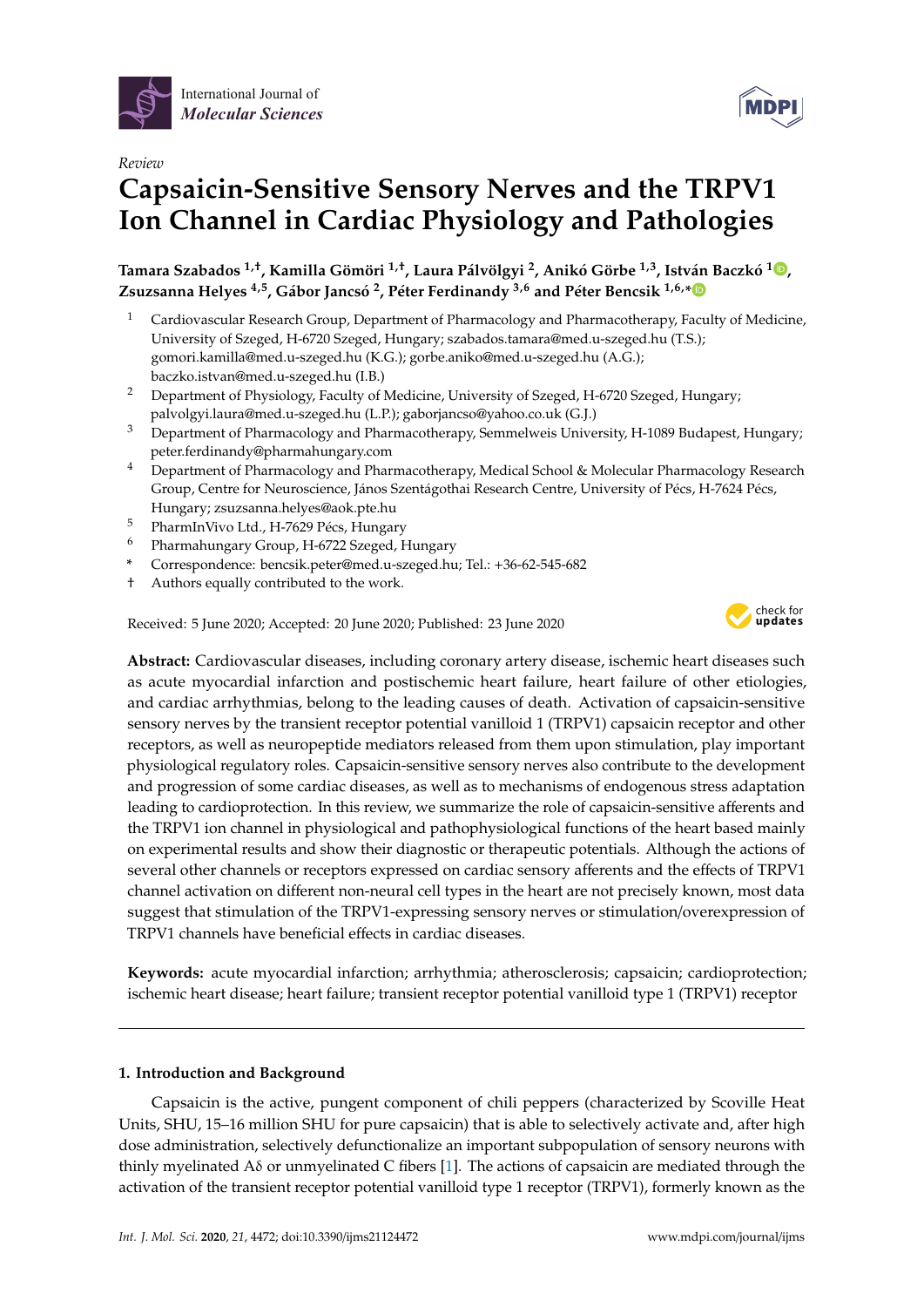vanilloid receptor 1 (VR1) or the capsaicin receptor [\[2](#page-15-1)[,3\]](#page-16-0), expressed predominantly but not exclusively (see below) on these chemosensitive peptidergic sensory nerves. Resiniferatoxin (RTX) is an efficient activator for TRPV1 receptors, approximately 1000 times more potent than capsaicin (with an SHU of 16 billion!), which results in activation of primary sensory neurons, [\[4\]](#page-16-1) and repeatedly administered high doses induce ultrastructural alterations and neuropeptide depletion from these nerves similarly to capsaicin [\[5\]](#page-16-2). Anatomical and functional evidence indicate that capsaicin-sensitive primary afferent neurons of both spinal (thoracic dorsal root ganglia) and vagal (nodose ganglion) origin innervate the heart [\[6](#page-16-3)[–8\]](#page-16-4).

The incidence of cardiovascular diseases is continuously rising worldwide [\[9\]](#page-16-5). Ischemic heart diseases including coronary artery disease due to atherosclerotic burden, acute myocardial infarction, postischemic heart failure, and heart failure of different etiologies belong to the leading causes of death in the industrialized world [\[10\]](#page-16-6). In the last decades, experimental and clinical studies have identified an essential role of cardiac sensory nerves, including the capsaicin-sensitive fibers in cardiac physiology and pathologies. TRPV1 receptors expressed both on these sensory nerves and on other non-neuronal cells, as well as the mediators (mainly sensory neuropeptides) released upon their activation, play important regulatory roles in the development and/or progression of cardiovascular diseases [\[11\]](#page-16-7). However, despite intensive investigation in this field, data are still not coherent regarding the modulatory effects of TRPV1 and capsaicin-sensitive sensory nerves on cardiac pathologies. Therefore, in this review, we summarized data on the role of capsaicin-sensitive nerves and TRPV1 channels in cardiac physiology and pathologies and summarized their diagnostic or therapeutic potential. Available data in the literature so far are mainly obtained from preclinical experiments, since only a very limited number of clinical investigations have been performed in this field.

## **2. Capsaicin-Sensitive Sensory Nerves and TRPV1 Receptors in the Heart**

TRPV1 is a homotetrameric non-selective cation channel with higher selectivity for  $Ca^{2+}$  over Na<sup>+</sup> [\[12\]](#page-16-8) composed of transmembrane and cytoplasmic regions. The four identical subunits assemble around a central aqueous pore, which is located between the 5th and 6th helical segments of the transmembrane region [\[13,](#page-16-9)[14\]](#page-16-10), a stretch linking the 5th and 6th segments contains an amphipathic fragment named the P-loop, which contributes to its permeation properties [\[15\]](#page-16-11). TRPV1 receptors are predominantly localized on the capsaicin-sensitive peptidergic primary sensory neurons innervating the heart, but also in ventricular cardiomyocytes, vascular smooth muscle, endothelial cells, and epicardial cells [\[16\]](#page-16-12). TRPV1 channels are located in intracellular and mitochondrial membranes as well [\[17,](#page-16-13)[18\]](#page-16-14). TRPV1 is activated and/or sensitized by several stimuli produced upon hypoxia, tissue injury and inflammation including noxious heat (> 43 °C) and chemical stimuli like H<sup>+</sup> or K<sup>+</sup>, bradykinin, reactive oxygen species (ROS), and prostaglandins [\[19](#page-16-15)[,20\]](#page-16-16). Activation of TRPV1 induces Na<sup>+</sup> and Ca<sup>2+</sup> influx as well as consequent membrane depolarization and the local release of several neuropeptides such as calcitonin gene-related peptide (CGRP), substance P (SP), and pituitary adenylate cyclase-activating polypeptide (PACAP) (Figure [1\)](#page-2-0). These peptides contribute to vasodilation, acute phase protein activation, edema formation, and immune and inflammatory cell activation, collectively called neurogenic inflammation [\[21](#page-16-17)[,22\]](#page-16-18). The pro-inflammatory peptides, inhibitory mediators such as somatostatin (SST), galanin, and opioid peptides, are also released from the same afferents that induce anti-edema, anti-inflammatory, analgesic, and cytoprotective actions via entry into the circulatory system, even at distant parts of the body [\[21–](#page-16-17)[27\]](#page-17-0). The role of neurogenic inflammation evoked by the activation of TRPV1 channels located on the sensory nerve terminals is well-established in several vascular and dermatological pathologies (e.g., migraine, psoriasis, eczema, etc.) [\[28–](#page-17-1)[31\]](#page-17-2), but it is much less characterized in cardiovascular diseases.

The transient receptor potential ankyrin 1 (TRPA1) is a very similar ion channel that is strongly co-localized with TRPV1 on sensory nerves, vascular smooth muscle cells, and murine cardiomyocytes at the Z-discs, costameres, and intercalated discs [\[32\]](#page-17-3). TRPA1 is also activated by ROS, methylglyoxal,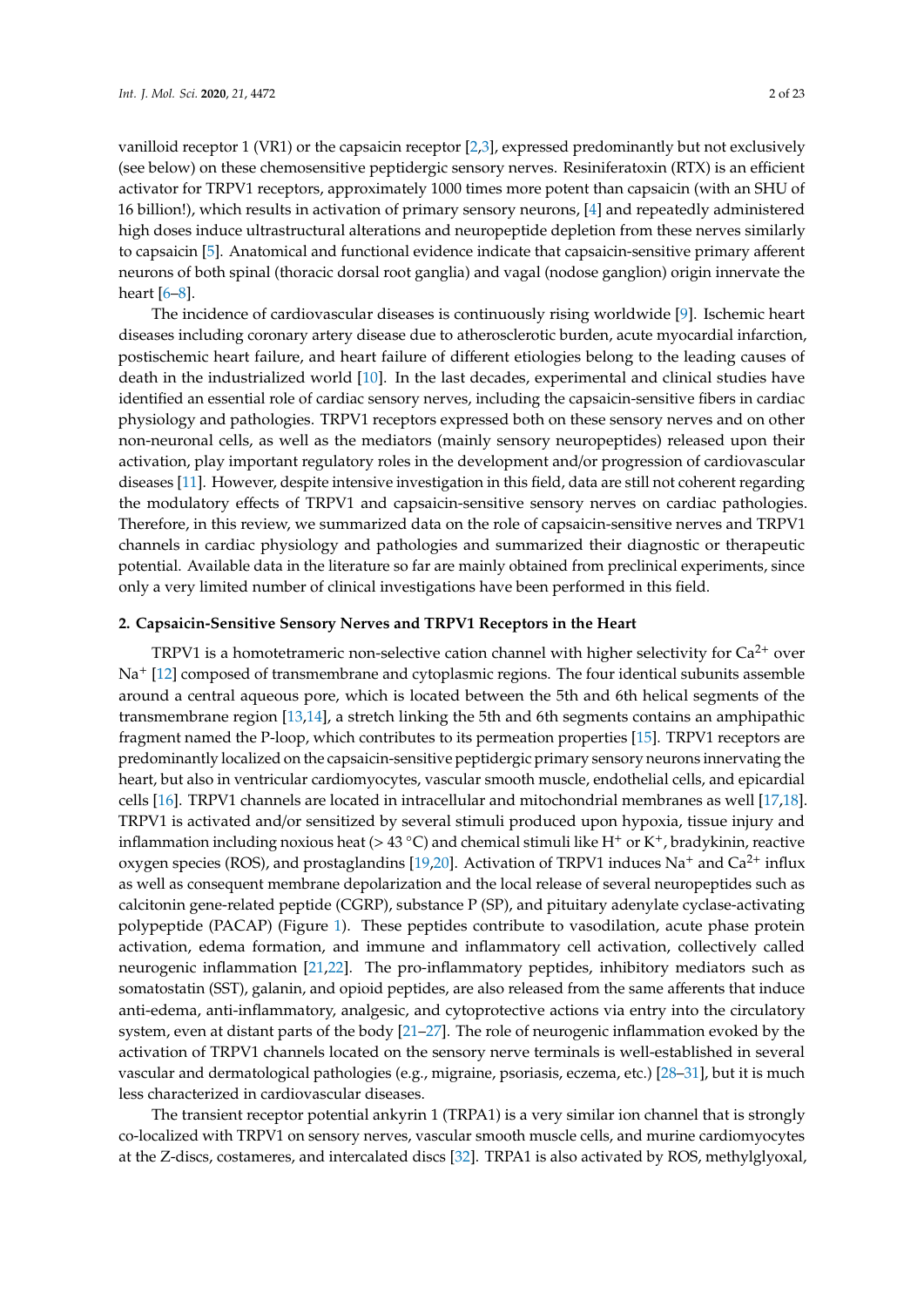hydrogen peroxide,  $Ca^{2+}$ , and prostaglandins [\[33,](#page-17-4)[34\]](#page-17-5), suggesting an interaction between TRPA1 and TRPV1. **Ind. TDDV1** 

<span id="page-2-0"></span>

**Figure 1.** Localization of the transient receptor potential vanilloid type 1 (TRPV1) channel in different **Figure 1.** Localization of the transient receptor potential vanilloid type 1 (TRPV1) channel in different cells of the cardiovascular system. Panel (**A**): Cell bodies of primary sensory neurons innervating the cells of the cardiovascular system. Panel (**A**): Cell bodies of primary sensory neurons innervating the heart are localized in the dorsal root ganglia (DRG) and transmit sensory signals to the nucleus tractus heart are localized in the dorsal root ganglia (DRG) and transmit sensory signals to the nucleus tractus solitarius (NTS), as well as act as sensory efferents in the heart and the vasculature. Sensory nerves solitarius (NTS), as well as act as sensory efferents in the heart and the vasculature. Sensory nerves are coupled anatomically to sympathetic nerves which are derived from the brain stem reticular formation (BSRF), as well as to the vagus nerve (green), which projects afferents to the nucleus ambiguus (NA) and possesses motor efferents from dorsal motor nucleus (DMN). SG, sympathetic ganglion; NG, nodose ganglion. Panel (**B**): Several receptors co-localized with TRPV1 on the capsaicin-sensitive sensory nerve endings, which mediate a myriad of inflammatory signals including cytokines like tumor necrosis factor alpha (TNF-α) and interleukins (e.g., IL-1β), bradykinin (BrK), histamine (His), nerve growth factor (NGF; acting on Tropomyosin receptor kinase A—TrkA receptors), prostaglandins (e.g., PGE2, PGI2), serotonin (5-HT), and purine mediators (acting at P2  $\times$  3 purinergic receptors). Noxious stimuli such as ischemia/hypoxia, increased level of reactive oxygen species (ROS), noxious heat (> 43 °C), increased levels of K+ or H<sup>+</sup> activate TRPV1, and H<sup>+</sup> also stimulate acid-sensitive ion channels (ASIC). Further ion channels, such as voltage-gated Na<sup>+</sup> and Ca<sup>2+</sup> channels (VGSC, VGCC) may also increase intracellular  $\text{Na}^+$  and  $\text{Ca}^{2+}$  levels, thereby inducing the release of peptide mediators, including calcitonin gene related peptide (CGRP), substance P (SP), somatostatin (SST), and pituitary adenylate cyclase-activating polypeptide (PACAP). Panel (**C**) demonstrates the localization of TRPV1 channels on different cell types of the heart (CECs, cardiac endothelial cells; VSMCs, vascular smooth  $\mu$ uscle cells). muscle cells).

## 3. Experimental Tools to Investigate the Function of Capsaicin-Sensitive Sensory Nerves and<br>TRPV1 Receptors **TRPV1 Receptors**

co-localized with TRPV1 on sensory nerves, vascular smooth muscle cells, and murine In experimental models, it is important to distinguish the roles of neuronal and non-neuronal TRPV1 receptors. TRPV1-expressing capsaicin-sensitive primary sensory neurons are selectively defunctionalized by systemic or perineural high dose capsaicin [\[35,](#page-17-6)[36\]](#page-17-7) or RTX pre-treatment [\[37\]](#page-17-8). After this "chemical denervation", peptidergic afferents cannot be activated by noxious thermal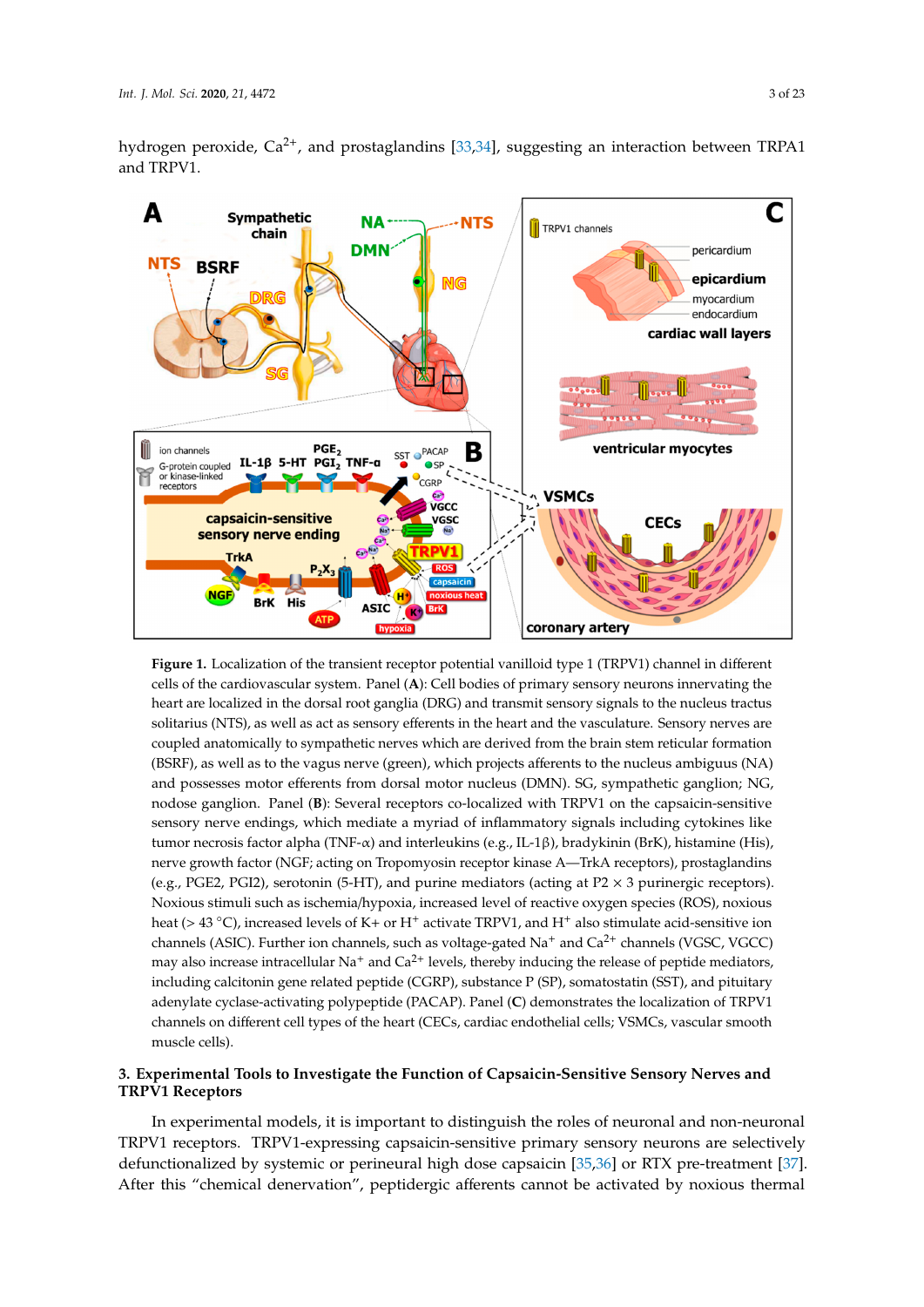or chemical stimuli and their sensory neuropeptides are depleted [\[38](#page-17-9)[,39\]](#page-17-10). Similarly, systemic administration of high doses of capsaicin (> 50 mg/kg) results in depletion of sensory neuropeptides from cardiac afferent nerves and the loss of sensory nerve-mediated effects [\[8,](#page-16-4)[40–](#page-17-11)[42\]](#page-17-12).

Few studies have addressed the expression of the non-neuronal TRPV1 channel in the heart. DNA microarray and Western blot analyses have revealed the expression of TRPV1 in samples prepared from whole hearts [\[43\]](#page-17-13) or, importantly, left ventricular cardiomyocytes [\[44\]](#page-17-14). There is experimental evidence that the expression of non-neuronal TRPV1 receptors, e.g., in keratinocytes, is not affected by surgical sensory denervation or pretreatment with RTX [\[45\]](#page-18-0). Functional studies [\[46](#page-18-1)[–48\]](#page-18-2) suggest that activation of non-neuronal TRPV1 receptors expressed on vascular smooth muscle cells (VSMCs) cannot be inhibited by surgical denervation or pretreatment with high-dose capsaicin abolishing vasodilator responses evoked by activation of sensory TRPV1 receptors [\[21–](#page-16-17)[23](#page-16-19)[,47](#page-18-3)[,49–](#page-18-4)[53\]](#page-18-5). Gene silencing or genetic knockout of TRPV1 receptors (TRPV1<sup>-/-</sup>) reduces or completely abrogates the expression of TRPV1 in both neuronal and non-neuronal structures, but the TRPV1-expressing sensory nerves can be activated through several other targets. Although global silencing or knockout of TRPV1 is an appropriate experimental tool to investigate the role of this specific ion channel in different pathologies, a range of adaptative compensatory mechanisms can occur during ontogenesis, and other receptors can be overexpressed to substitute its function, which is a general limitation of these models. Moreover, since TRPV1 is expressed in several cell types in the heart such as cardiomyocytes, vascular smooth muscle, and endothelial cells (see above), its absence in a global TRPV1−/<sup>−</sup> animal further complicates the understanding of its exact role in cardiac pathologies. TRPV1 activity can be modulated by pharmacological agents, such as agonists (e.g., capsaicin or RTX; anandamide, etc.) and antagonists (e.g., capsazepine, SB705498, iodoresiniferatoxin, etc.), but the lack of their selectivity and often unfavorable pharmacokinetics provide several limitations. Capsazepine, the most frequently used TRPV1 antagonist, also blocks voltage-gated  $K^+$  and  $Ca^{2+}$  channels [\[54,](#page-18-6)[55\]](#page-18-7). Dietary capsaicin administered in several preclinical models [\[56–](#page-18-8)[58\]](#page-18-9) acts on the sensory nerve terminals of the gastrointestinal system since it has low oral bioavailability and short plasma elimination half-life [\[59\]](#page-18-10). Although there are reports on the gastrointestinal absorption of capsaicin [\[60\]](#page-18-11), it does not get into the systemic circulation in a sufficient amount to act directly on the TRPV1 receptors of the cardiovascular system [\[61\]](#page-18-12). Capsaicin is much more likely to exert anti-atherosclerotic and cardioprotective effects indirectly by reflex and/or neurohumoral mechanisms via the release of protective mediators (e.g., sensory neuropeptides such as somatostatin, CGRP, or PACAP) into the bloodstream that reach the vessels and the heart.

All these factors should be taken into consideration when evaluating the results obtained by these experimental tools and concluding on the role of TRPV1 receptors in heart diseases.

## **4. The Capsaicin-Sensitive Sensory Nerves and the TRPV1 Receptor in Cardiac Pathologies**

#### *4.1. Coronary Heart Disease*

Atherosclerosis is now considered to be a chronic inflammatory disease, which is the primary cause of coronary artery disease (CAD). Atherosclerotic plaque rupture or erosion causes arterial thrombosis and results in acute coronary events. Treatment and regression of atherosclerosis to improve CAD is based on conventional therapy including statins, bile acid sequestrants and proprotein convertase subtilisin/kexin type 9 (PCSK9) inhibitors (to reduce circulating LDL cholesterol), beta blockers, Ca<sup>2+</sup> channel blockers or diuretics (to attenuate intravascular sheer stress and intracellular  $Ca^{2+}$  burden), and platelet aggregation inhibitors (to prevent intracoronary thrombotic events) [\[62\]](#page-18-13). In atherosclerosis development, inflammasome signaling, including interleukin 1β and 18 signaling pathways, leads to inflammation, plaque formation, and eventually arterial occlusion [\[63\]](#page-18-14). Anti-inflammatory therapy against atherosclerosis is emerging, and TRPV1 receptors have been shown to participate in different immune responses [\[64\]](#page-18-15). In this section, we will focus on the effects of capsaicin and TRPV1 receptors on atherosclerosis and CAD, as seen in Table [1.](#page-5-0)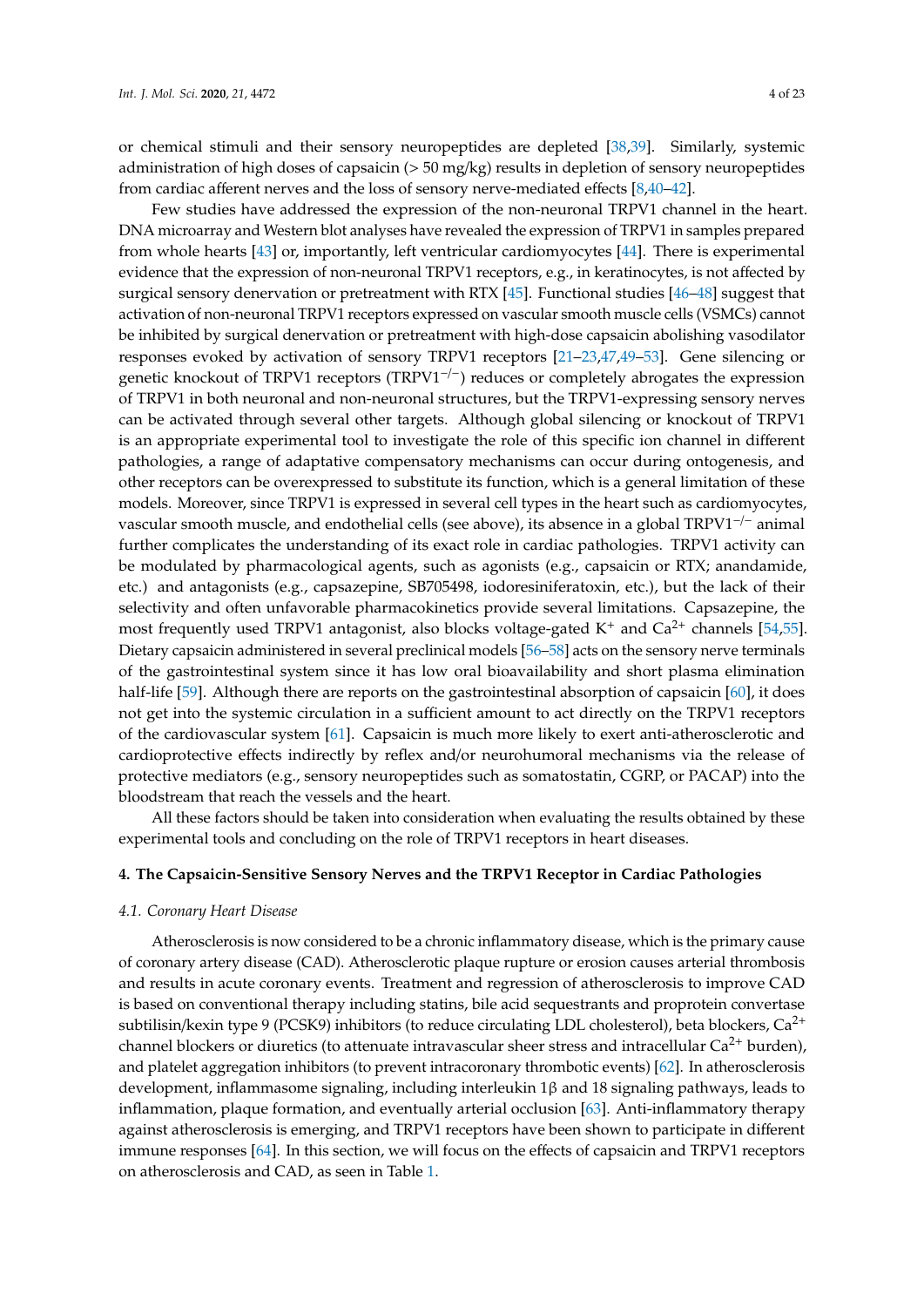## 4.1.1. In Vitro Studies

In endothelial cells (ECs), activation of TRPV1 leads to the stimulation of endothelial nitric oxide synthase (eNOS) [\[52](#page-18-16)[,65\]](#page-18-17). Nitric oxide is responsible for smooth muscle relaxation leading to vasodilation, and it simultaneously protects endothelial cells against leukocyte adhesion. Human umbilical vein endothelial cells (HUVECs) and renal microvascular endothelial cells isolated from deoxycorticosterone-salt hypertensive mice were cultured and treated with 3–10 µM capsaicin. The results indicate that the endothelial inflammatory response is attenuated via TRPV1-mediated  $Ca^{2+}/PI3K/Akt/eNOS/NO$  signaling [\[65\]](#page-18-17). Capsaicin (from 10 to 50  $\mu$ mol) repressed ROS generation and caspase-3 activation in HUVEC cells pretreated with oxidized low-density lipoprotein (oxLDL), protected macrophage RAW 264.7 cells against foam cell formation, and induced autophagy through AMP-activated protein kinase signaling pathway in oxLDL-treated vascular smooth muscle cells (VSMCs), which suggests a protective role of TRPV1 activation against oxLDL-induced vascular dysfunctions [\[66,](#page-19-0)[67\]](#page-19-1). TRPV1 activation by capsaicin concentration dependently increased cytosolic  $Ca<sup>2+</sup>$ , and significantly reduced the accumulation of lipids and cholesterol uptake in VSMCs of wild type, but not ApoE−/−/TRPV1−/−, animals. The mechanism of action for these beneficial effects of TRPV1 activation was  $Ca^{2+}$ -, calcineurin- and protein kinase A-dependent via increased expression of ATP-binding cassette transporter A1 (ABCA1) and reduced expression of LDL-related protein 1 (LRP1) [\[57\]](#page-18-18). Lipopolysaccharide (LPS)-induced upregulation of proinflammatory cytokines including TNF-α, IL-1β, and IL-6 were markedly suppressed by the capsaicin analog dihydrocapsaicin in human monocytic THP-1 macrophage cell cultures through enhancing nuclear factor IA and inhibiting NF-κB expression [\[58\]](#page-18-9).

#### 4.1.2. In Vivo Studies

Most in vivo studies targeting TRPV1 in animal models of atherosclerosis use dietary capsaicin treatment to achieve improvement either in atherosclerotic plaque reduction or in the accompanying inflammation. As we indicated in the above section, oral capsaicin treatment cannot directly act on cardiac or intravascular TRPV1 receptors, therefore, a remote activation should be suggested, which likely involves TRPV1 receptors localized on the capsaicin-sensitive sensory nerve terminals [\[68\]](#page-19-2) and/or the intestinal epithelial cells [\[69\]](#page-19-3). The ApoE<sup>-/−</sup> mouse is the most frequently used model to study atherosclerosis [\[70\]](#page-19-4).

## Dietary Models

Four weeks of oral treatment with evodiamine (TRPV1 agonist) induced atheroprotection in ApoE−/<sup>−</sup> mice, but not in ApoE−/−/TRPV1−/<sup>−</sup> mice, by alleviating hyperlipidemia and systemic inflammation as well as hepatic macrovesicular steatosis. However, the anti-obesity effect of evodiamine was preserved after genetic ablation of TRPV1, suggesting a TRPV1-independent mechanism [\[71\]](#page-19-5). Daily oral dihydrocapsaicin treatment for 12 weeks decreased proinflammatory cytokine (TNF-α, IL-1β, and IL-6) levels in the serum and in the aortic plaque of ApoE<sup>-/−</sup> mice [\[58\]](#page-18-9).

Low doses of oral capsaicin for 24 weeks reduced lipid storage and atherosclerotic lesions in the aorta isolated from ApoE−/<sup>−</sup> mice, but not from ApoE−/−TRPV1−/<sup>−</sup> mice, on a high-fat diet [\[57\]](#page-18-18).

In a recent study, ApoE−/−/TRPV1−/<sup>−</sup> mice were fed with either standard chow or a high-fat diet (HFD) supplemented with 0.01% capsaicin for 24 weeks. TRPV1 deficiency combined with the HFD led to coronary dysfunction, increased ROS generation, and reduced endothelial NO production. Dietary capsaicin supplementation enhanced coronary relaxation and prolonged the survival of HFD-fed ApoE<sup>-/−</sup> mice, but not in ApoE<sup>-/-</sup>/TRPV1<sup>-/−</sup> mice. Capsaicin upregulates uncoupling protein 2 expression via protein kinase A phosphorylation, thereby alleviating endothelial mitochondrial dysfunction and inhibiting mitochondrial ROS generation [\[56\]](#page-18-8). Guinea pigs fed by HFD for 14 weeks developed severe dyslipidemia associated with histological changes and endothelial dysfunction. Oral administration of capsaicin (2.5 mg/kg, 5 mg/kg, or 10 mg/kg once a day for 14 weeks) decreased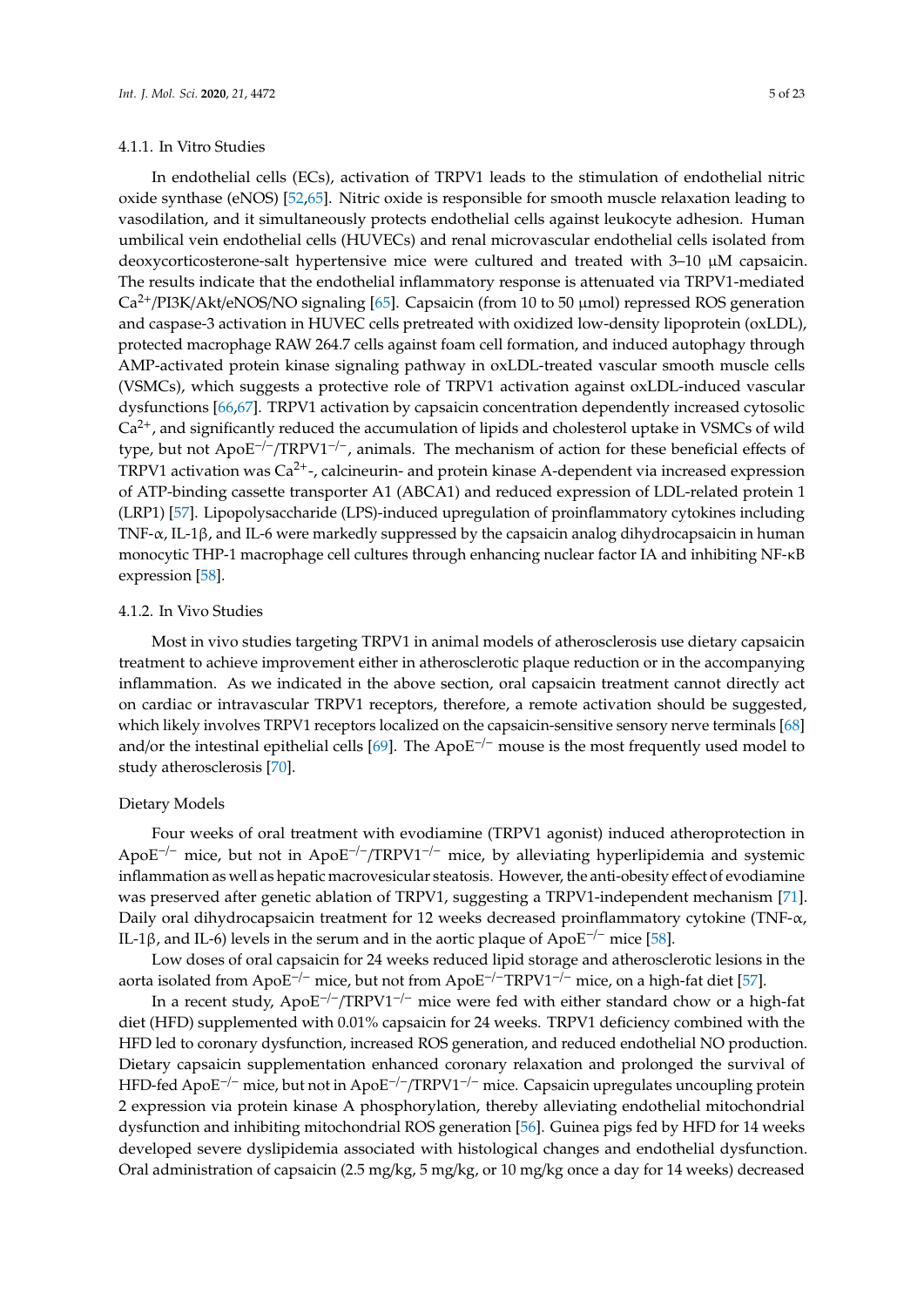serum levels of total cholesterol, triglycerides, LDL cholesterol, and apo B-100, and increased HDL cholesterol, as well as alleviated the plaque area, plaque area to intima ratio, and intima thickness, and also decreased the oxidative stress marker malondialdehyde and endothelin-1 levels. Therefore, dietary capsaicin supplementation may represent a promising solution for the primary prevention of CAD. However, the mechanisms between the activation of most likely the intestinal TRPV1 receptors and the vasculature to reduce atherosclerotic plaques are currently unknown.

## Non-Pharmacological TRPV1 Activation

Activation of TRPV1 channels by capsaicin may reduce lipid storage and the formation of atherosclerotic lesions as described above. However, clinical use of capsaicin has been limited by its chronic toxicity, since long-term capsaicin consumption could damage TRPV1-expressing sensory nerves or neurons [\[50\]](#page-18-19). Recently, Gao et al. showed that coupling of copper sulfide (CuS) nanoparticles to antibodies targeting TRPV1 acts as a photothermal switch for TRPV1 signaling in VSMCs using near-infrared light. ApoE<sup>-/-</sup> mice were fed with high-fat chow and near-infrared light was applied locally to increase the local temperature, which opened thermo-sensitive TRPV1 channels and caused  $Ca<sup>2+</sup>$  influx. The influx of  $Ca<sup>2+</sup>$  activated the autophagy–lysosome pathway and impeded foam cell formation in VSMCs treated with ox-LDL [\[72\]](#page-19-6). This alternative non-pharmacological way of TRPV1 activation may represent a novel therapeutic tool to improve atherosclerosis.

<span id="page-5-0"></span>

| <b>TRPV1 Activation</b>                                               |          | <b>Experimental Model</b>                        | <b>Beneficial Effects of TRPV1 Activation</b>                                                  | Reference(s) |
|-----------------------------------------------------------------------|----------|--------------------------------------------------|------------------------------------------------------------------------------------------------|--------------|
| capsaicin                                                             |          | HUVEC cell culture                               | reduced oxLDL induced ROS generation                                                           | [66]         |
| in vivo by dietary capsaicin                                          |          | VSMC of WT or TRPV1 KO<br>mice on high-fat diet  | reduced foam cell formation                                                                    | [67]         |
| dihydrocapsaicin                                                      |          | human monocytic THP-1<br>macrophage cell culture | downregulated LPS induced proinflammatory<br>cytokines (TNF- $\alpha$ , IL-1 $\beta$ and IL-6) | $[58]$       |
| capsaicin                                                             | in vitro | VSMC of ApoE, TRPV1<br>double KO mouse           | reduced lipid accumulation                                                                     | $[57]$       |
| CuS-TRPV1 antibody<br>nanoparticles excited by near<br>infrared light |          | VSMC of ApoE KO mouse                            | inhibited foam cell formation                                                                  | $[72]$       |
| dietary capsaicin (24 weeks)                                          |          | Apo E, TRPV1 double KO<br>mouse on high-fat diet | reduced lipid storage and atherosclerotic<br>lesions                                           | $[57]$       |
| daily oral gavage of<br>dihydrocapsaicin (12 weeks)                   |          | Apo E KO mouse on high<br>fat diet               | downregulated proinflammatory cytokines<br>(TNF- $\alpha$ , IL-1 $\beta$ and IL-6)             | $[58]$       |
| dietary evodiamine activation                                         | in vivo  | Apo E, TRPV1 double<br>KO mouse                  | alleviation of hyperlipidemia, inflammation<br>and hepatic macrovesicular steatosis            | $[71]$       |
| dietary capsaicin (24 weeks)                                          |          | ApoE, TRPV1 double KO<br>mouse on high-fat diet  | prolonged survival, upregulated uncoupling<br>protein 2 expression                             | [56]         |
| CuS-TRPV1 antibody<br>nanoparticles excited by near<br>infrared light |          | ApoE KO mouse                                    | attenuated atherosclerotic lesion                                                              | $[72]$       |

#### **Table 1.** Summary of the roles of TRPV1 channels in atherosclerosis.

#### 4.1.3. Summary

TRPV1 modulates the physiological and pathophysiological functions of vascular endothelial cells; its role in atherosclerosis is clearly demonstrated in preclinical studies. The activation of this receptor/ion channel seems to be beneficial. TRPV1 modulates the inflammatory response of endothelial cells, therefore, activation of TRPV1 should be considered as a new potential therapeutic target for the treatment of inflammatory vascular diseases, especially for atherosclerosis. However, further transcriptomics and proteomics studies would be essential to elucidate all players of the beneficial effects of TRPV1 and/or capsaicin-sensitive sensory nerve activation in atherosclerosis and CAD.

## *4.2. Myocardial Infarction and Cardioprotection*

Acute myocardial infarction (AMI) is the most severe consequence of coronary atherosclerosis. The introduction of primary coronary angioplasty in the late 1970s dramatically decreased the mortality of AMI patients. However, late complications, such as postischemic heart failure, have been rising.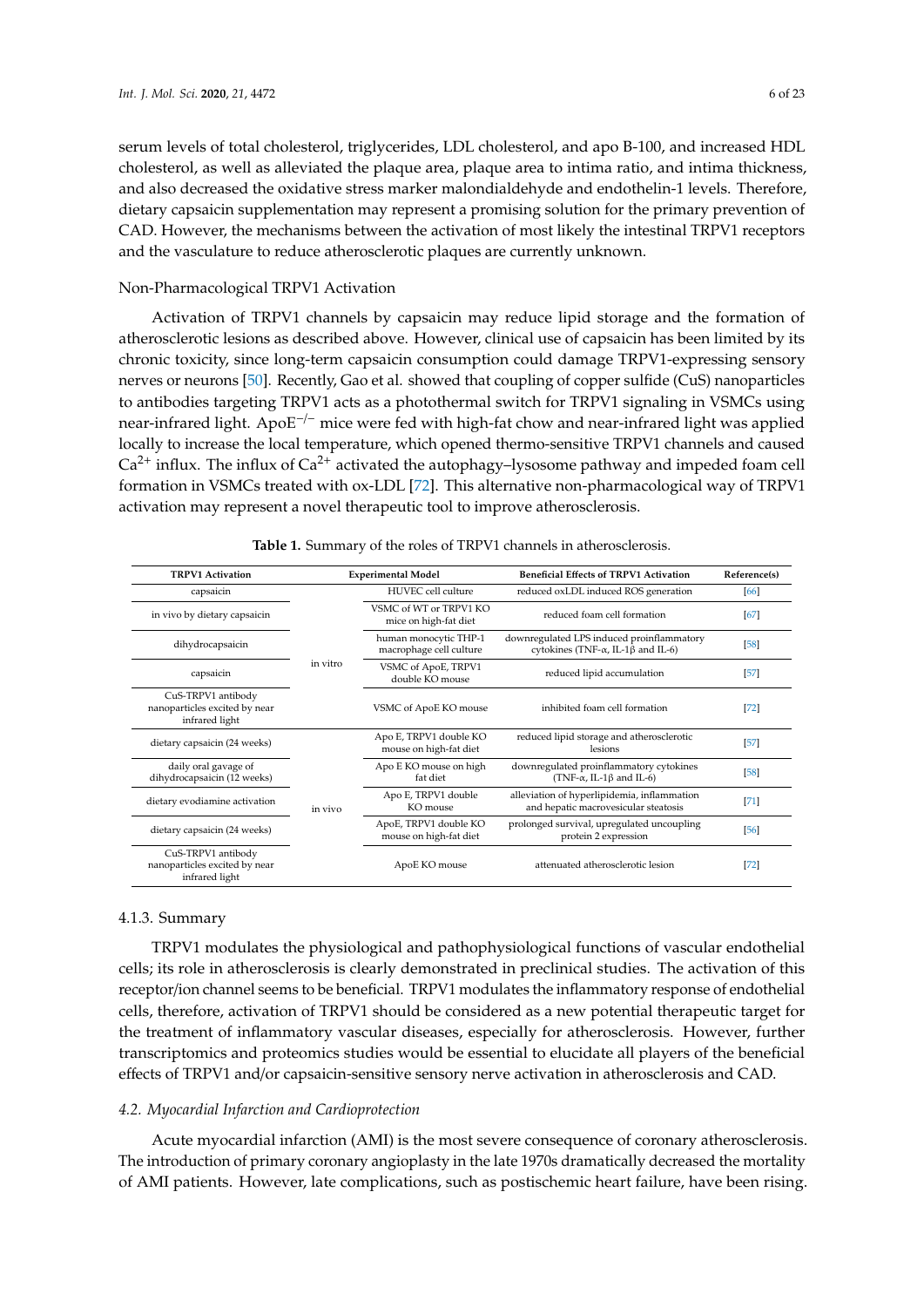Revelation of the nature of ischemia/reperfusion (I/R) injury led to the discovery of cardiac ischemic adaptation, such as local and remote ischemic pre- and postconditioning; however, their efficacy is affected by several comorbidities including sensory neuropathy [\[73,](#page-19-7)[74\]](#page-19-8). Cardiac TRPV1-expressing sensory nerves and their peptide mediators (e.g., CGRP and SP) released after activation have been implicated in both local and remote cardioprotective mechanisms, but their exact roles are still debated. In the following section, we discuss the beneficial and detrimental contribution of TRPV1 and capsaicin-sensitive afferents, as well as their neuropeptides, to cardioprotection against myocardial I/R injury (see summary in Table [2\)](#page-8-0).

## 4.2.1. Acute Infarction

#### Sensory Nerve Desensitization

In an early study, a decreased cardiac level of SP was shown in myocardial ischemia; however, administration of SP attenuated ischemic myocardial damage in Langendorff-perfused hearts of rats subjected to systemic capsaicin pretreatment [\[75\]](#page-19-9). Two days after systemic high-dose capsaicin pretreatment, farm pigs subjected to coronary artery occlusion developed significantly higher infarct sizes, which were accompanied with decreased myocardial CGRP levels as compared to the control animals [\[42\]](#page-17-12). The same aggravation of myocardial damage was observed in rats 12 weeks after systemic capsaicin pretreatment at neonatal age, when infarct size was measured 6 h after coronary occlusion [\[76\]](#page-19-10). Interestingly, there are 2 case reports published on young male patients taking cayenne pepper pills for 5 days [\[77\]](#page-19-11) and 3 months [\[78\]](#page-19-12), respectively, who developed AMI without the presence of any risk factors or anamnestic data for physical or emotional stress. All the above studies and reports suggest that capsaicin-sensitive sensory nerves have a cardioprotective role against myocardial ischemic injury, at least partially due to the release of their neuropeptides including CGRP and SP.

### TRPV1 Modulation

Capsaicin-induced TRPV1 activation in H9C2 cardiomyocytes enhanced apoptosis by increasing intracellular Ca<sup>2+</sup> and mitochondrial superoxide levels, while treatment with capsazepine or TRPV1 siRNA significantly improved cell viability after hypoxia/reoxygenation (H/R) injury [\[79\]](#page-19-13). In contrast, TRPV1 activation has a significant cardioprotective role following myocardial I/R injury. Jiang et al. investigated the effects of TRPV1 activation on myocardial apoptosis in response to ex vivo I/R in TRPV1−/<sup>−</sup> and wild type mice. To assess information about downstream signaling mechanism of TRPV1 activation by measuring phosphorylated and unphosphorylated extracellular signal-regulated protein kinase 1/2 (ERK1/2) and B-cell lymphoma 2 (Bcl-2)/Bcl-2 associated X protein (Bax) levels, they also tested I/R injury in the presence or absence of the phosphatidylinositol 3-kinase inhibitor (PI3KI), LY294002. Myocardial apoptosis and infarct size were significantly greater in TRPV1−/<sup>−</sup> hearts following I/R compared with wild types and sham controls. Prior to I/R, treatment with PI3KI significantly increased myocardial apoptosis and infarct size in the wild type group, but neither have changed in TRPV1−/<sup>−</sup> mice, which suggests that TRPV1 serves a protective role via the PI3K/Akt signaling pathway [\[80\]](#page-19-14). Moreover, Wang et al. performed a comparative study on pharmacological and genetic depletion of TRPV1 in postischemic recovery of isolated mouse hearts. Interestingly, acute pharmacological blockade of TRPV1 with capsazepine in WT mouse hearts led to more severe impairment of postischemic recovery than that observed in the  $TRPV1^{-/-}$  hearts. These results suggest that the long-term absence of TRPV1 induces compensatory mechanisms to substitute TRPV1 functions [\[81\]](#page-19-15).

Similarly, CGRP-induced cardioprotection against AMI was demonstrated in both rodent and large animal models [\[42](#page-17-12)[,82\]](#page-19-16).

Nerve growth factor (NGF) has a key role in upregulating TRPV1 expression in peptidergic sensory neurons of adult rats [\[83\]](#page-19-17) via the NGF-TrkA signaling. Knocking down spinal NGF had myocardial protective effect against ischemic injury similarly to the effect of capsazepine in a rat AMI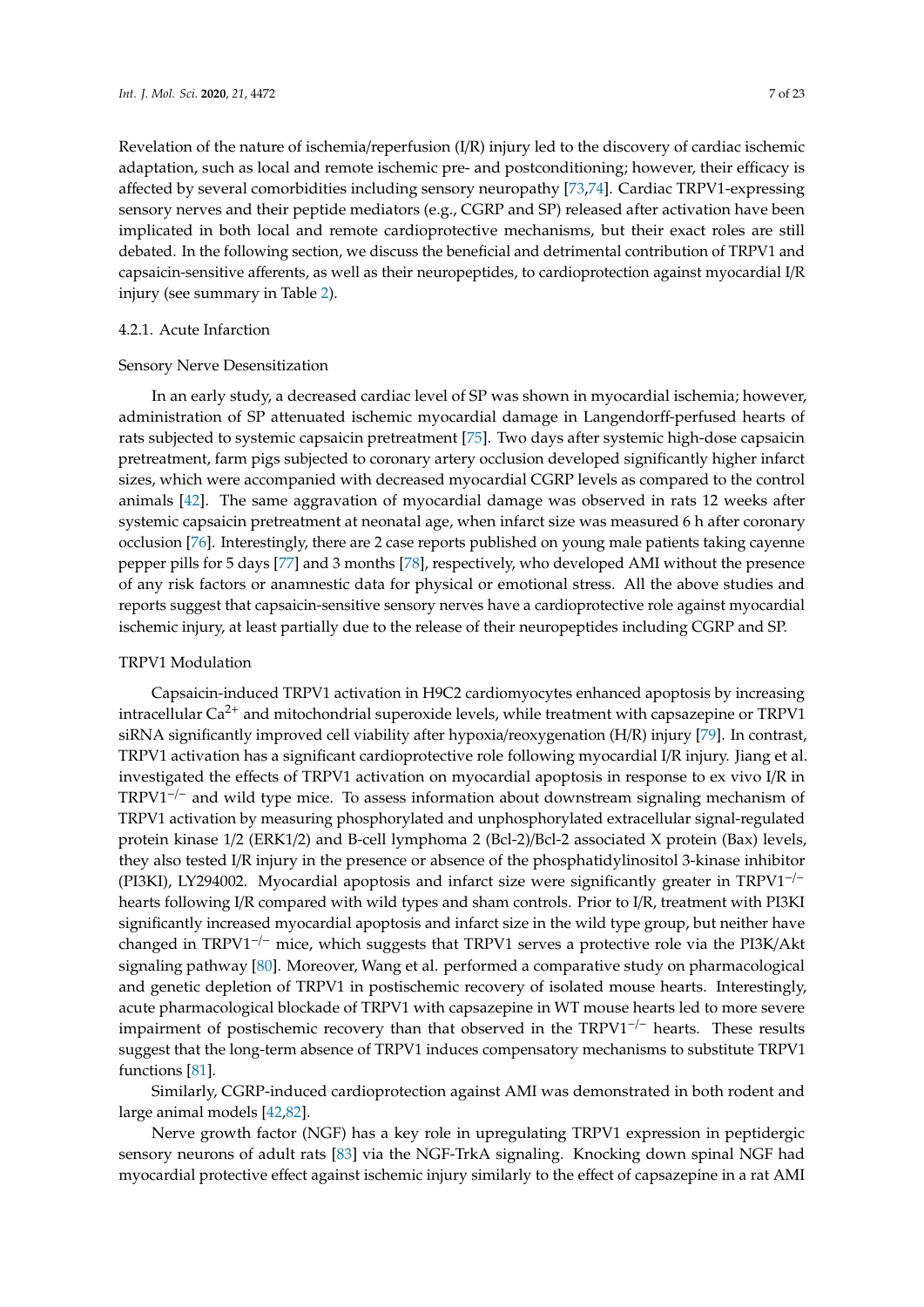model [\[84,](#page-19-18)[85\]](#page-19-19). However, it is important to note that the sample size used in these studies were low,  $n = 3$  and  $n = 6$ , respectively.

In contrast, the cardioprotective role of TRPV1 receptors after adenoviral delivery of the NGF gene was supported in normal and combined streptozotocin- and high fat diet-induced diabetic mouse hearts subjected to I/R injury ex vivo. Elevated levels of CGRP, but not SP, were found, which was accompanied by improved cardiac functions in both groups [\[86\]](#page-20-0). A recent study showed that in the heart of normal rats treated with the antidiabetic drug dipeptidyl peptidase 4 inhibitor sitagliptin orally for 2 weeks, TRPV1 and also CGRP protein levels were increased. Moreover, capsazepine co-administered with sitagliptin orally for 2 weeks abolished the cardioprotective effect of DPP-4 inhibition when rat hearts were subjected to I/R injury [\[87\]](#page-20-1).

Morphine, a major analgesic drug used to alleviate severe pain accompanied with AMI, was shown to protect the heart against I/R injury, and this protection was partially mediated by TRPV1 receptors since TRPV1 receptor antagonists (capsazepine or P5, a peptide analgesic and TRPV1 inhibitor), prior to coronary occlusion, abrogated the cardioprotective effects of morphine [\[88\]](#page-20-2).

#### 4.2.2. Ischemic Conditioning

The endogenous ischemic adaptation phenomena, including different forms of ischemic preand postconditioning, may involve capsaicin-sensitive nerve- or TRPV1-mediated cardioprotection. In ischemic preconditioning (IPC), the critical role of TRPV1 receptors was demonstrated by TRPV1 gene deletion, which abolished SP- and CGRP-mediated cardioprotection evoked by IPC [\[89\]](#page-20-3).

## Sensory Nerve Desensitization

Our research group has shown for the first time in the literature that capsaicin-sensitive sensory nerves are involved in preconditioning-induced cardioprotection evoked by rapid ventricular pacing. Preconditioning stimuli facilitated the release of CGRP and nitric oxide from capsaicin-sensitive nerves [\[40,](#page-17-11)[90\]](#page-20-4), which was abolished by systemic capsaicin treatment-induced sensory desensitization. Later on, a research group from the Hunan Medical University, China, demonstrated that systemic high dose (50 mg/kg) capsaicin treatment abrogates the cardioprotective effects of ischemia-, CGRP-, bradykinin-, and monophosphoryl lipid A-induced early or delayed preconditioning, respectively [\[91](#page-20-5)[–94\]](#page-20-6). They have shown a significant decrease in the number of CGRP positive neurons, as well as decreased plasma CGRP levels, in the capsaicin-treated groups in each experimental setup.

#### TRPV1 Modulation

Remote IPC triggered by short episodes of hindlimb ischemia in rats was shown to be transferred at least partially by TRPV1 channels, since elevated left ventricular TRPV1 expression was measured after remote IPC as compared to control ischemic animals [\[95\]](#page-20-7). TRPV1 activation-induced CGRP release have been shown to participate in sensory nerve-mediated cardioprotection. The cardioprotective effect of limb ischemia-induced remote ischemic postconditioning was shown to be abrogated by capsazepine, the CGRP antagonist CGRP8–37, and the SP antagonist RP67580, respectively, as administered IV separately to rats [\[96\]](#page-20-8). Moreover, decreased myocardial TRPV1 expression was accompanied by reduced CGRP and SP release into coronary effluent after myocardial ischemia in the isolated hearts of type I diabetic rats as compared to non-diabetic ones, leading to the loss of ischemic postconditioning-induced cardioprotection and impaired myocardial function [\[97\]](#page-20-9).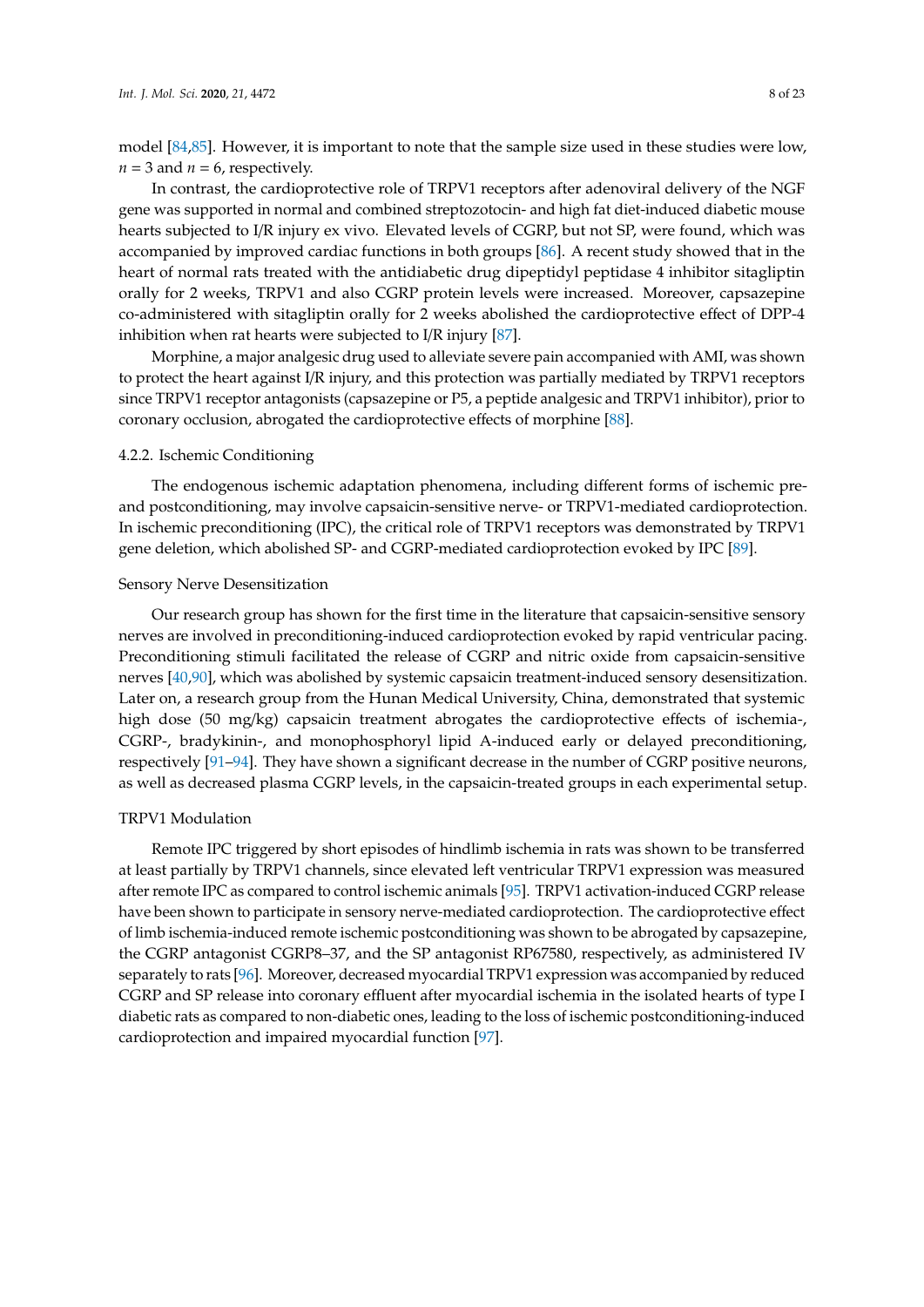|                                         | <b>Experimental Model</b>                                                                                                                  | TRPV1<br>Modulation | <b>Effects of TRPV1 on Major</b><br><b>Study Endpoints</b>                      | Role of TRPV1<br>Activation | Reference   |
|-----------------------------------------|--------------------------------------------------------------------------------------------------------------------------------------------|---------------------|---------------------------------------------------------------------------------|-----------------------------|-------------|
| $AMI +$ sensory                         | farm pig<br>high dose capsaicin                                                                                                            | ↓                   | decreased infarct size and<br>increased CGRP level                              | beneficial                  | $[42]$      |
| desensitization                         | in vivo rat<br>neonatal capsaicin treatment                                                                                                | ↓                   | decreased infarct                                                               | beneficial                  | $[77]$      |
|                                         | H9C2 cell,<br>capsazepine or TRPV1 siRNA                                                                                                   | ↓                   | decreased cell viability                                                        | detrimental                 | [79]        |
|                                         | ex vivo<br>TRPV1 KO mouse                                                                                                                  | ↓                   | decreased infarct size                                                          | beneficial                  | [80]        |
|                                         | ex vivo<br>TRPV1 KO mouse,<br>capsazepine                                                                                                  | T                   | improved systolic and diastolic<br>functions                                    | beneficial                  | [81]        |
| Ischemia reperfusion<br>injury          | in vivo rat<br>Lentivirus-mediated spinal NGF<br>gene knockdown-induced TRPV1<br>downregulation                                            | ↓                   | increased infarct size                                                          | detrimental                 | [84]        |
|                                         | in vivo rat<br>Lentivirus-mediated spinal NGF<br>gene knockdown-induced TRPV1<br>downregulation or capsazepine<br>induced TRPV1 inhibition | $\downarrow$        | increased infarct size                                                          | detrimental                 | [85]        |
|                                         | ex vivo diabetic mouse<br>Adenovirus-mediated NGF gene<br>delivery induced TRPV1<br>upregulation                                           | $\uparrow$          | Elevated cardiac CGRP level and<br>improved systolic and diastolic<br>functions | beneficial                  | [86]        |
| Sitagliptin-induced<br>cardioprotection | ex vivo rat AMI,<br>capsazepine and<br>co-administration of sitagliptin                                                                    | $\downarrow$        | capsazepine abolished infarct size<br>limiting effects of sitagliptin           | beneficial                  | [87]        |
| Morphine-induced<br>cardioprotection    | in vivo rat AMI,<br>capsazepine or P5                                                                                                      | ↓                   | decreased infarct size                                                          | beneficial                  | [88]        |
| Early or delayed<br>preconditioning     | in vivo/ex vivo rat AMI<br>high dose capsaicin                                                                                             | $\downarrow$        | abolished<br>preconditioning-induced<br>cardioprotection                        | beneficial                  | $[91 - 94]$ |
| Pacing-induced<br>preconditioning       | ex vivo rat AMI                                                                                                                            | ↓                   | abolished<br>preconditioning-induced<br>cardioprotection                        | beneficial                  | [40]        |
| Remote ischemic<br>preconditioning      | in vivo rat AMI,<br>RIPC induced TRPV1<br>upregulation                                                                                     | ↑                   | decreased infarct size                                                          | beneficial                  | [95]        |
| Remote ischemic<br>postconditioning     | in vivo rat AMI,<br>capsazepine                                                                                                            | T                   | decreased infarct size                                                          | beneficial                  | [96]        |
| Ischemic<br>postconditioning            | type 1 diabetic rat ex vivo AMI,<br>capsazepine                                                                                            | ↓                   | abolished IPost-induced<br>cardioprotection                                     | beneficial                  | [97]        |

<span id="page-8-0"></span>**Table 2.** Role of the capsaicin-sensitive peptidergic nerves and the TRPV1 channel in I/R injury, AMI, and cardiac ischemic conditions.

#### 4.2.3. Summary

These experimental data show predominantly protective roles of cardiac capsaicin-sensitive afferents and sensory TRPV1 receptors in myocardial protection through the release of sensory neuropeptides. However, involvement of TRPV1 receptors expressed by cardiomyocytes [\[43](#page-17-13)[,98\]](#page-20-10) and endothelial cells has not been investigated. Although several studies have been performed to investigate the alterations in proteomics or transcriptomics, including microRNA (miRNA)-omics, related to myocardial I/R injury or cardioprotective maneuvers like ischemic conditionings, surprisingly, involvement of TRPV1 or capsaicin-sensitive sensory nerves in such studies is still an unmet need.

#### *4.3. Heart Failure*

Heart failure (HF) is a complex clinical syndrome resulting from the decreased function of the right, left, or both ventricles. The symptoms derive from an inadequate cardiac output, since the failing heart is unable to keep up with the demands [\[99\]](#page-20-11). Three main phenotypes describe HF based on the measurement of the left ventricular ejection fraction (EF). HF with reduced ejection fraction (HFrEF), HF with preserved EF (HFpEF), and HF with mid-range EF (HFmrEF) [\[100\]](#page-20-12). As we indicated in the previous section, increased survival rate after AMI due to recanalization of the coronaries via percutaneous coronary intervention constitutes one of the major sources for HFrEF patients. However,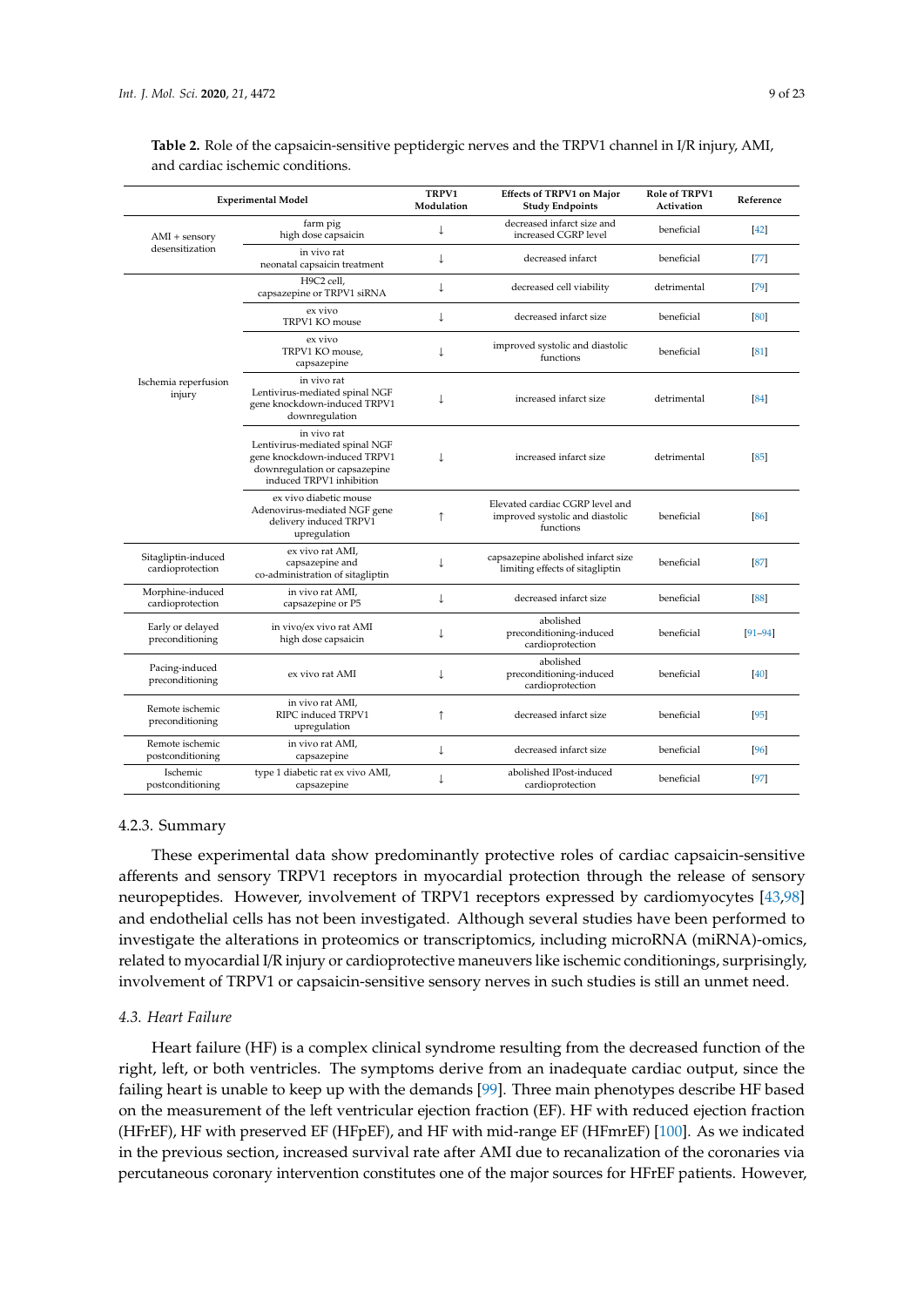since causal therapy is not available against HFrEF, there is an utmost need to discover novel pathways and targets to improve cardiac function and prolong life expectancy of HF patients.

The roles of capsaicin-sensitive sensory nerves and/or TRPV1 receptors in the development or progression of HF have been investigated intensively in the last 2 decades. Various animal models of HF including post-infarction-, high salt diet/hypertension-, pressure overload-, or toxic cardiac injury (e.g., doxorubicin)-induced models showed important roles of TRPV1 in HF. However, its exact function in the pathophysiological mechanisms, as well as its appraisal, still remains unclear (see Table [3](#page-11-0) for details).

## 4.3.1. Sensory Desensitization in HF Studies

In rats, neonatal capsaicin treatment ablating the capsaicin-sensitive fibers resulted in an enhanced pressor response to exercise comparable to post-infarction HF, and altered the activity and sensitivity of the sensory fibers in HF [\[101\]](#page-20-13). Our research group has previously shown that capsaicin-induced sensory desensitization causes an impaired myocardial relaxation characterized by increased LV end-diastolic pressure [\[102\]](#page-20-14). We have also demonstrated that systemic capsaicin treatment can aggravate myocardial dysfunction induced by adriamycin-evoked congestive cardiomyopathy [\[8\]](#page-16-4). However, cardiac effects of systemic sensory desensitization have not yet been investigated in the presence of other etiologies of HF. Recently, we have found an increased end-diastolic diameter, and reduced stroke volume, but maintained EF and FS, after systemic capsaicin-induced sensory desensitization in rats [\[103\]](#page-20-15). Disturbed relaxation was due to reduced basal cardiac NO, superoxide, and peroxynitrite (ONOO−) formation, and thereby impairment of the physiological S-nitrosylation level of the sarco-endoplasmic reticulum  $Ca^{2+}$  ATPase 2a (SERCA2a) [\[104\]](#page-21-0). Moreover, we have also investigated the effects of systemic capsaicin-induced sensory neuropathy on cardiac miRNA transcriptomics and shown an altered miRNA expression pattern. We further characterized the altered cardiac miRNA profile by using unbiased bioinformatic target prediction and identified as well as evaluated novel target genes, which can be responsible for the development of diastolic dysfunction (for details, see reference [\[103\]](#page-20-15)). This model of sensory neuropathy due to capsaicin-induced sensory desensitization provides an experimental HFpEF model. The role of TRPV1 in the development of HFpEF has not been investigated so far. In contrast with these results, high dose RTX treatment resulting in complete epicardial ablation of TRPV1-expressing nerves on the surface of the rat heart led to a significantly improved HF indicated by LV systolic and diastolic diameters and volumes, but infarct size was not affected [\[105\]](#page-21-1). In addition to the latter study, intrathecal RTX treatment in rats ablating the TRPV1+ afferents in the spinal cord protected the heart against TAC-induced interstitial fibrosis and attenuated LV hypertrophy. Eight weeks after the surgery, the rats had similar systolic parameters, including EF and FS, to sham rats [\[106\]](#page-21-2).

#### 4.3.2. Studies on Pharmacological and Genetic Ablation of TRPV1

#### Post-Infarction HF

Two research groups [\[101](#page-20-13)[,107\]](#page-21-3) investigated the relationships between exercise pressor reflex (EPR) and TRPV1 in HF. Both studies showed that mRNA expression of TRPV1 was significantly downregulated in rats with coronary ligation-induced dilative cardiomyopathy [\[101,](#page-20-13)[107\]](#page-21-3). Wang et al. showed that group III afferents (predominantly mechanically sensitive) are sensitized and group IV afferents (predominantly metabolically sensitive) are blunted in rats with post-infarction HF [\[107\]](#page-21-3). In TRPV1<sup> $-/-$ </sup> mice, TGF- $\beta$  and Smad2 expression were upregulated, and the infarct size was significantly greater 7 days after permanent ligation of the left coronary artery as compared to wild types [\[108\]](#page-21-4). Moreover, in the hearts of end-stage HF patients, TRPV1 mRNA expression showed an increasing tendency as compared to healthy controls [\[109\]](#page-21-5).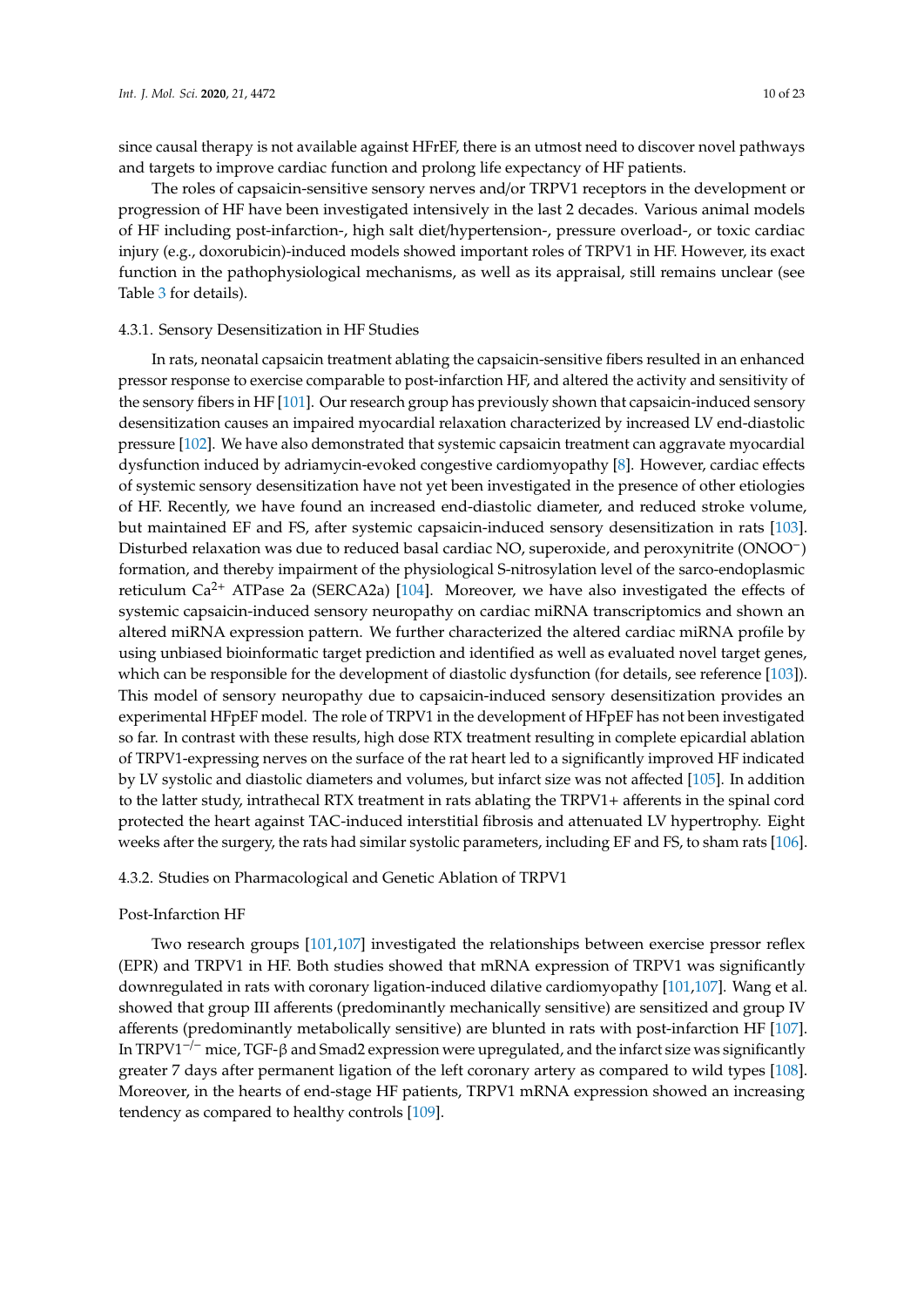An early study using Dahl salt-sensitive and salt-resistant rats subjected to low- and high-salt diets for 3 weeks was the first to show that TRPV1 protein expressions in mesenteric arteries and kidney samples are upregulated due to increased salt intake and the overexpression of TRPV1 prevents the development of salt-induced hypertension only in salt-resistant animals [\[110\]](#page-21-6). Lang et al. [\[111\]](#page-21-7) investigated the effect of daily capsaicin intake for 24 weeks in high-salt diet-induced cardiac hypertrophy in TRPV1−/<sup>−</sup> mice. They showed that after chronic dietary capsaicin intake, mitochondrial Complex I activity, ATP production, and citrate synthase activity were significantly increased, and mitochondrial sirtuin 3 was upregulated in WT mice on high-salt diet through a TRPV1-dependent manner since these alterations were not manifested in TRPV1<sup>-/−</sup> mice [\[111\]](#page-21-7).

#### Pressure Overload-Induced HF

In rodent models of transverse aortic constriction (TAC), which is employed to induce cardiac pressure overload, thereby cardiac hypertrophy and HF, the role of TRPV1 has intensively been investigated in the last decade. It has been disclosed that TAC-induced pressure overload upregulates cardiac TRPV1 expression [\[112\]](#page-21-8). Mice lacking functional TRPV1 developed significantly reduced cardiac hypertrophy induced by TAC measured over time until 8 weeks after TAC [\[113\]](#page-21-9). However, 4 weeks after TAC-induced ventricular hypertrophy, TRPV1−/<sup>−</sup> mice had significantly decreased LV ejection fraction (EF) and fractional shortening (FS) as well as significantly increased secretion of pro-inflammatory cytokines, TNFα and IL-6 [\[112\]](#page-21-8). In a suprarenal aortic banding-induced HF model, 10 weeks of 0.01% dietary capsaicin intake significantly attenuated the hypertrophic response in WT mice, but not in TRPV1<sup>-/-</sup> mice [\[114\]](#page-21-10).

## HF Models of Toxic Cardiac Injury

Indirect evidence supports the protective role of TRPV1 channels against anthracycline (i.e., doxorubicin)-induced HF in rat model [\[115](#page-21-11)[–117\]](#page-21-12). Eugenol, as an active component of clove oil, is an antioxidant as well as a TRPV1 activator and has previously been shown to possess cardioprotective effects [\[118\]](#page-21-13). Eugenol administered orally for five days for doxorubicin-treated rats improved cardiac function, which was abolished by capsazepine [\[117\]](#page-21-12). A recent study was consistent with the above findings, where the authors treated wild-type mice and mitochondrial aldehyde dehydrogenase 2-overexpressing transgenic (ALDH2TG) mice with doxorubicin to induce congestive heart failure characterized by left ventricular dysfunction and chamber dilation [\[116\]](#page-21-14). ALDH2 was previously found to be cardioprotective against ischemia-reperfusion injury and alcoholic cardiomyopathy due to detoxification of toxic reactive aldehydes [\[119\]](#page-21-15). SA13353, a TRPV1 agonist, was administered to wild type mice, and parallelly, capsazepine was administered to ALDH2TG mice to assess the involvement of TRPV1 receptors in the protection of ALDH2 against doxorubicin-induced cardiac dysfunction. Treatment of wild type mice with SA13353 led to improved cardiac function, while capsazepine administered to ALDH2TG mice abrogated increased contractility evoked by ALDH2 overexpression, respectively, which indicates that cardioprotection induced by ALDH2 overexpression against doxorubicin-induced heart failure is mediated at least partially by TRPV1. The latter finding was confirmed at the cellular level in cultured cardiac myocytes [\[116\]](#page-21-14).

It is interesting to note that the role of TRPV1 in cardiac dysfunction associated with sepsis and endotoxemia is also under investigation. Chen et al. [\[120\]](#page-21-16) showed the cardioprotective role of TRPV1 in a mouse model of LPS-induced endotoxemia in TRPV1−/<sup>−</sup> mice. Low-dose LPS did not cause any cardiac dysfunction in wild type mice, but led to a significant reduction in EF, FS, and fraction area change% (FAC), and caused bradycardia in TRPV1−/<sup>−</sup> mice. Results after the TRPV1 antagonist AMG-9810 treatment were similar to TRPV1 deletion, suggesting that TRPV1 may have a key role in cardioprotection against endotoxin-induced cardiac dysfunction [\[120\]](#page-21-16).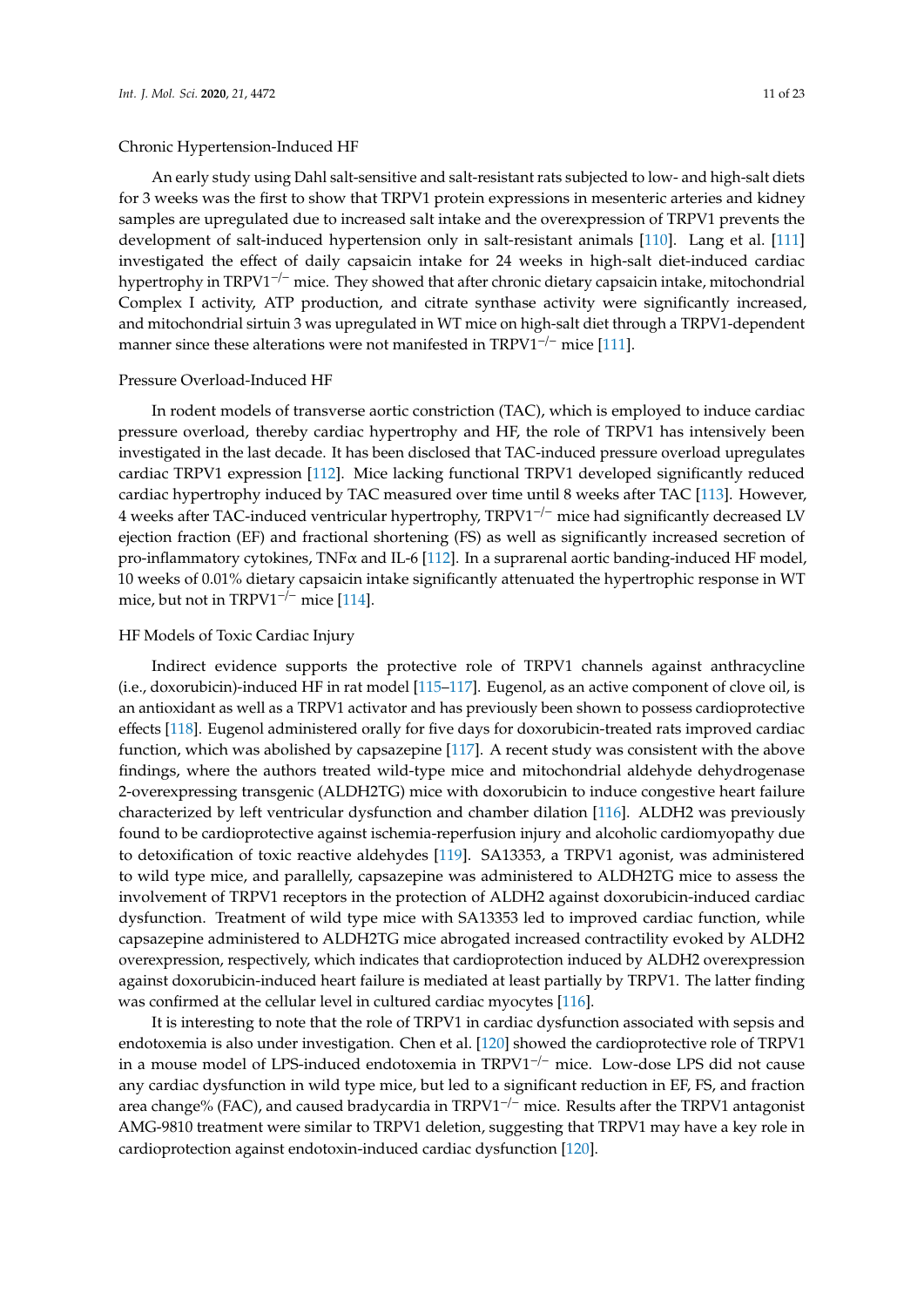<span id="page-11-0"></span>

|                                     | <b>Treatment to Modulate TRPV1</b>                        | TRPV1 up- or<br>Downmodulation | <b>Experimental Model</b>                                                     | <b>Effect of Treatment on Major Study</b><br>Endpoints            | <b>Role of TRPV1 Activation on</b><br><b>Cardiac Remodeling</b> | Reference(s) |
|-------------------------------------|-----------------------------------------------------------|--------------------------------|-------------------------------------------------------------------------------|-------------------------------------------------------------------|-----------------------------------------------------------------|--------------|
|                                     | neonatal capsaicin treatment                              |                                | neonatal capsaicin treatment, dilated<br>cardiomyopathy (DCM) and control rat | enhanced EPR compared to control                                  | detrimental                                                     | [101]        |
| Capsaicin-sensitive sensory         | epicardial TRPV1 ablation by high dose RTX                | epicardial $\downarrow$        | post-MI-induced HF with RTX treatment<br>in rat                               | improved cardiac compliance                                       | detrimental                                                     | $[105]$      |
| nerve desensitization               | intrathecal RTX treatment                                 | spinal cord $\downarrow$       | transverse aortic constriction<br>(TAC)-induced HF                            | improved cardiac function                                         | detrimental                                                     | [106]        |
|                                     | sc. capsaicin treatment for 3 days at<br>increasing doses |                                | sensory neuropathy-induced HFpEF                                              | impaired myocardial relaxation                                    | beneficial                                                      | [103, 104]   |
|                                     | genetic deletion                                          |                                | 7 days post-MI mouse                                                          | increased infarct size                                            | beneficial                                                      | $[108]$      |
|                                     | genetic deletion and dietary capsaicin for 24 weeks       |                                | high-salt diet-induced cardiac<br>hypertrophy, mouse                          | improved mitochondrial function                                   | beneficial                                                      | $[111]$      |
| Pharmacological or genetic          | TRPV1 gene disruption                                     |                                | TAC-induced HF                                                                | reduced cardiac hypertrophy                                       | detrimental                                                     | $[113]$      |
| modulation of the<br>TRPV1 receptor | genetic deletion                                          |                                | TAC-induced HF                                                                | decreased cardiac function and<br>increased TNF $\alpha$ and IL-6 | beneficial                                                      | $[112]$      |
|                                     | genetic deletion and dietary capsaicin for 10 weeks       |                                | TAC-induced HF                                                                | attenuated hypertrophy in WT                                      | beneficial                                                      | $[114]$      |
|                                     | TRPV1 activation by eugenol, capsazepine                  |                                | acute doxorubicin cardiotoxicity                                              | improved cardiac function                                         | beneficial                                                      | $[117]$      |
|                                     | SA13353 TRPV1 agonist, and capsazepine                    |                                | doxorubicin-induced HF, ALDH2<br>transgene mouse                              | improved cardiac function                                         | beneficial                                                      | $[116]$      |
|                                     | genetic deletion, AMG-9810 TRPV1 antagonist               |                                | LPS-induced endotoxemia, mouse                                                | cardiac dysfunction                                               | beneficial                                                      | [120]        |

## **Table 3.** Summary for the role of TRPV1 channels in HF.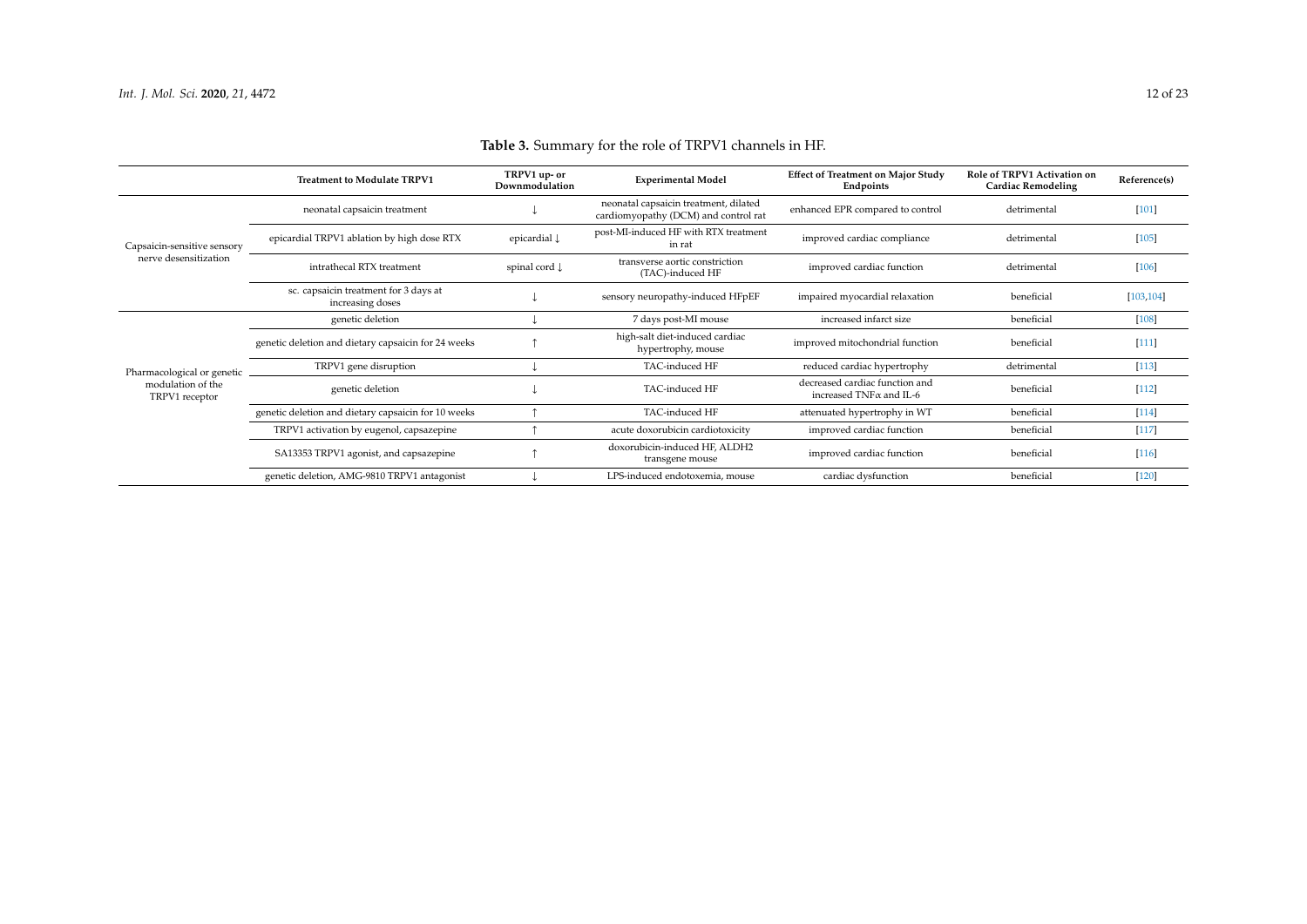#### 4.3.3. Summary

The vast majority of the studies demonstrate cardioprotective roles of the capsaicin-sensitive nerves and TRPV1 receptors on cardiac functions independently of the etiology of HF. Although some studies reported on beneficial effects after the depletion of TRPV1-expressing nerves/neurons, these studies used either extracardiac desensitization [\[106\]](#page-21-2) or superficial treatment (i.e., painting the epicardium with a brush immersed into RTX solution) [\[105\]](#page-21-1) to deplete epicardial TRPV1 receptors.

#### *4.4. Arrhythmias and Electrophysiology*

Cardiac arrhythmias can be classified as ventricular and supraventricular arrhythmias. Excessive sympathetic activity contributes to structural and electrical remodeling of the myocardium in different cardiac pathologies including AMI and HF and increases arrhythmia susceptibility, the incidence of severe ventricular arrhythmias, and sudden cardiac death [\[121,](#page-21-27)[122\]](#page-21-28). Approximately half of all mortality in chronic HF is due to sudden cardiac death, a significant proportion of which is caused by ventricular tachyarrhythmias [\[123\]](#page-21-29). Reperfusion of previously ischemic myocardium (e.g., during recanalization following AMI) can also lead to the development of severe ventricular arrhythmias both in preclinical and clinical settings [\[124,](#page-21-30)[125\]](#page-22-0). Only a few studies investigated the effects of TRPV1 modulators on cardiac electrophysiology and arrhythmias in experimental models.

#### 4.4.1. Ventricular Arrhythmias

## TRPV1-Independent Cardiac Actions of Capsaicin and RTX

The TRPV1-independent actions of capsaicin and RTX on cardiac K<sup>+</sup> channels were demonstrated in a somewhat contradictory study. Capsaicin prolonged single cell APD and inhibited the transient outward K<sup>+</sup> current ( $I_{to}$ ), a voltage dependent non-inactivating outward current ( $I_{K}$ ), and the inward rectifier K<sup>+</sup> current ( $I_{K1}$ ) currents in isolated adult rat ventricular cardiac myocytes [\[126\]](#page-22-1). Interestingly, the capsaicin analogue zingerone exhibited similar effects, but RTX did not influence any of these currents [\[126\]](#page-22-1). To resolve this contradiction, the author clarified the differential effects of capsaicin and RTX on  $K^+$  channels by differential structural requirements for  $K^+$  channel blockade in the heart as compared to those required to produce neuroexcitatory effects. This finding also indicates that the vanillyl moiety of capsaicin and zingerone is essential for blocking cardiac  $K^+$  channels. In guinea pig ventricular papillary muscle preparations, capsaicin significantly shortened the action potential duration (APD) and did not influence the maximum rate of depolarization, suggesting no voltage-gated  $Na<sup>+</sup>$  channel ( $I<sub>Na</sub>$ ) involvement. The authors speculated that AP shortening and antiarrhythmic effect of capsaicin was due to the blockade of voltage-gated  $Ca^{2+}$  channels (I<sub>CaL</sub>), although no ionic currents were measured [\[127\]](#page-22-2).

## Sensory Desensitization Studies on Ventricular Arrhythmias

In a rat model with HF induced by 4-week coronary ligation, intrathecal RTX pre-treatment significantly reduced dorsal horn TRPV1 expression and reduced cardiac sympathetic nerve overactivation, which reversed epicardial monophasic APD prolongation and decreased action potential alternans and ventricular arrhythmia development evoked by programmed electrical stimulation [\[128\]](#page-22-3). In a porcine model of AMI induced by permanent obliteration of the left anterior coronary artery, capsaicin-sensitive nerve defunctionalization evoked by epicardial RTX administration prevented ventricular tachycardia and fibrillation induced by programmed electrical stimulation [\[129\]](#page-22-4). In RTX-treated AMI pigs, no changes were observed in cardiomyocyte action potential parameters, ion channel expression, or calcium transients at the infarct border zone, while electrical heterogeneity, fibrosis, and altered distribution of connexin 43 was attenuated compared to untreated AMI animals [\[129\]](#page-22-4).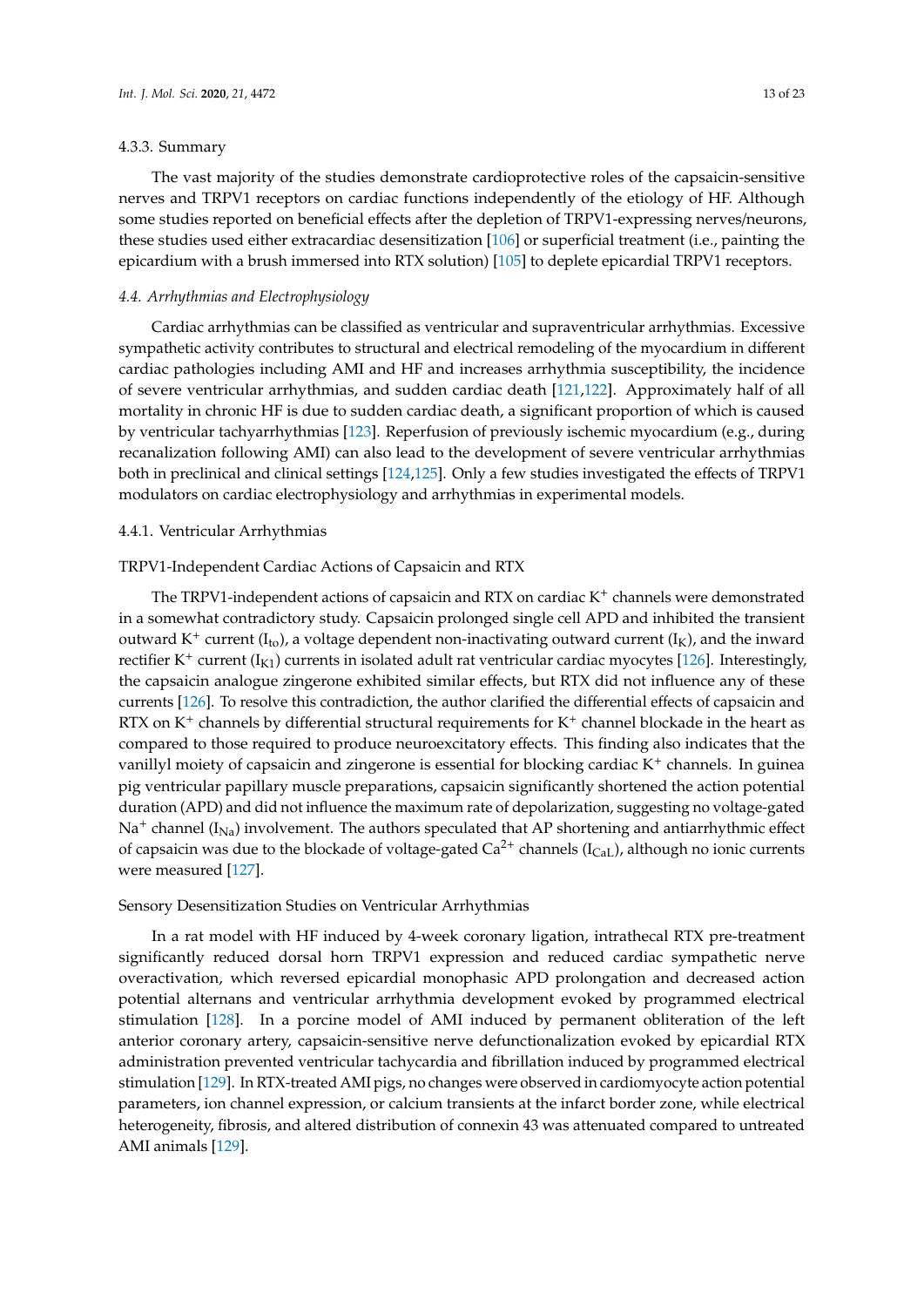## Studies on Pharmacological and Genetic Ablation of TRPV1

In an early study, the incidence of ventricular tachycardia and fibrillation induced by either global or regional myocardial ischemia was reduced in isolated guinea pig and rat hearts, respectively, when 30 µM capsaicin was administered to Krebs-Henseleit solution prior to ischemia [\[127\]](#page-22-2). In rats subjected to 30 min of myocardial ischemia followed by 120 min reperfusion, TRPV1 mRNA was upregulated in the dorsal root ganglia (DRG) neurons [\[130\]](#page-22-5). Arrhythmia score along with infarct size was significantly reduced when TRPV1 upregulation was suppressed by lentiviral TRPV1 gene silencing in the DRG. Similar antiarrhythmic effects were observed after exposure to the TRPV1 antagonist iodoresiniferatoxin [\[130\]](#page-22-5). Recent studies suggest that chronically elevated cardiac sympathetic excitation driven by persistent TRPV1 afferent signaling in pig and rat models, respectively, is associated with cardiac remodeling and arrhythmia generation [\[128](#page-22-3)[,129\]](#page-22-4). Importantly, TRPV1 has also been identified as the regulated molecular component of the atrial natriuretic signaling pathway and as a potential molecular target in HF and cardiac hypertrophy induced by TAC in mice. Reduction of cardiac structural and electrical remodeling in HF by beneficial modulation of the atrial natriuretic signaling pathway may markedly decrease both arrhythmia substrate and triggered activity [\[131\]](#page-22-6).

#### 4.4.2. Supraventricular Arrhythmias

Atrial fibrillation (AF) is the most common chronic arrhythmia with multiple underlying mechanisms, particularly heart failure, where AF prevalence is approximately up to 40% at time of hospitalization [\[132\]](#page-22-7). The autonomic nervous system critically influences atrial electrophysiology, and its dysfunction is considered to be a major factor in the initiation and maintenance of AF [\[133\]](#page-22-8). However, little is known about a possible link between capsaicin-sensitive sensory nerves/TRPV1 function/dysfunction and AF. Obstructive sleep apnea is associated with the development of AF via its effects mediated by the cardiac autonomic nervous system [\[134\]](#page-22-9). In a very recent study, the injection of RTX into the cardiac ganglionated plexi (GP) decreased nerve and stellate ganglion activity, abolished sleep apnea, induced the shortening of the effective refractory period (ERP), and completely inhibited AF induction in a dog model of sleep apnea [\[135\]](#page-22-10). In patients with non-valvular AF, a marked increase in TRPV1 expression was found in leukocytes compared to control patients without AF [\[136\]](#page-22-11), suggesting enhanced systemic inflammatory response status and oxidative stress in patients with non-valvular AF, both identified as important contributors to AF induction and maintenance [\[137\]](#page-22-12).

#### 4.4.3. Summary

In summary, these relatively few studies investigating the cardiac electrophysiological effects of TRPV1 and its modulators suggest that TRPV1 plays a significant role in arrhythmogenic cardiac electrical and structural remodeling associated with AMI, HF, and AF. Importantly, different TRPV1 modulators have been shown to possess different direct cardiac ion channel effects, which need to be further explored in order to dissect the role of TRPV1 in cardiac electrophysiology and arrhythmias, preferably in animal models that are relevant to human diseases [\[138,](#page-22-13)[139\]](#page-22-14).

#### *4.5. Congenital Heart Diseases*

Congenital heart diseases (CHD) are among the most common birth defects [\[140\]](#page-22-15). Malformations of the developing heart during the intrauterine life are related to both genetic and environmental factors. Ebstein's anomaly, Fallot tetralogy, and Wolff-Parkinson-White syndrome did not show connection with the TRPV1 receptor. On the other hand, environmental factors, like heat (e.g., maternal fever during the first trimester) showed correlation to CHD [\[141\]](#page-22-16). Based on these phenomena Hutson et al. designed a proof-of-concept study with chick embryos and reported that heat-activated TRPV1 and TRPV4 channels were present in neural crest cells during critical window of heart development and they induced fever-associated defects. These data provided a mechanism for hyperthermia-activated TRPV1 ion channel activation resulting in congenital heart defects. Blocking TRPV1 during heat exposure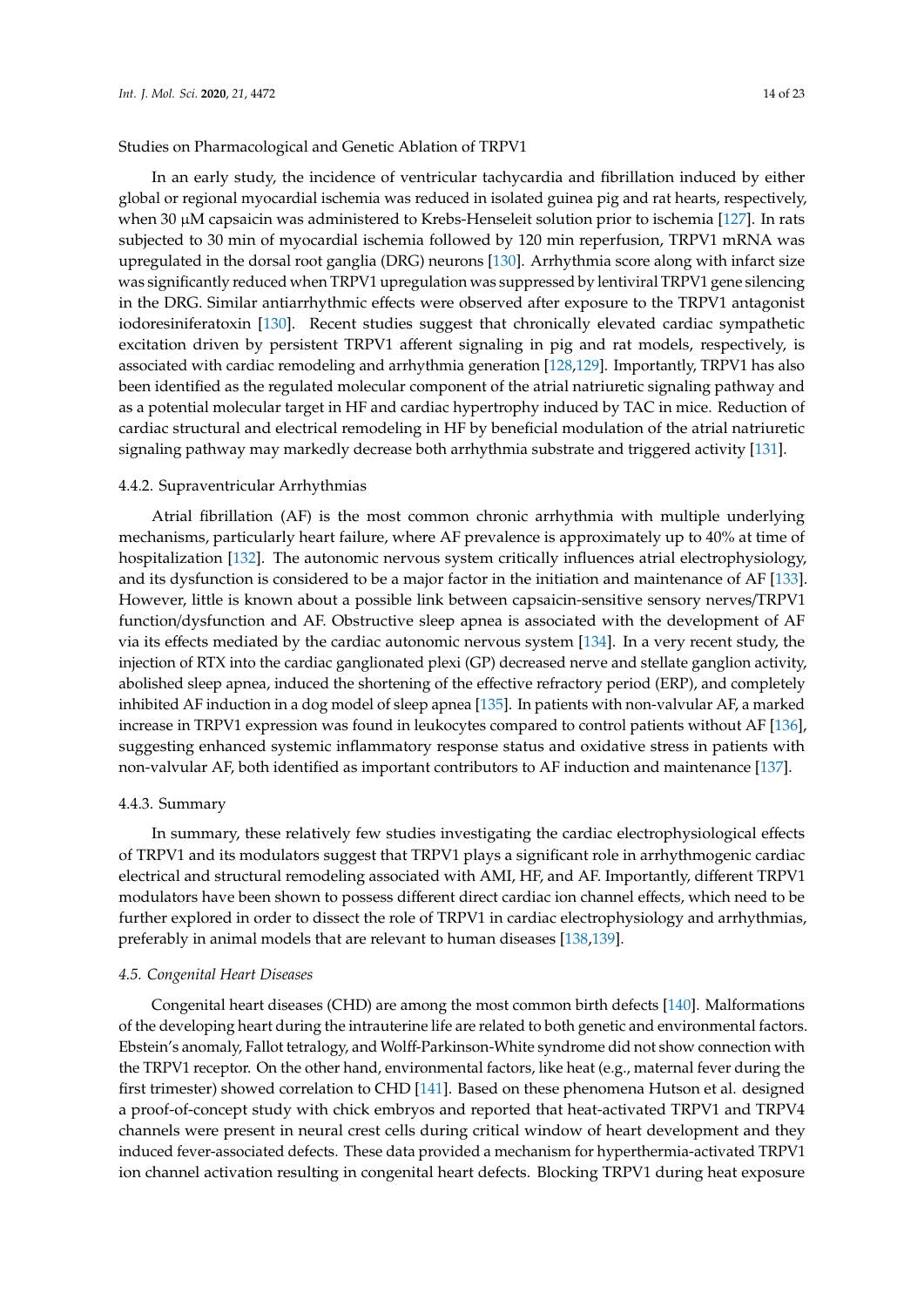mitigated most of the hyperthermia-induced heart malformations [\[142\]](#page-22-17). This special field of cardiology requires more intensive investigations to reveal the role of TRPV channels in heart development.

## **5. Conclusions and Future Perspectives**

This review summarizes the data about the role of the cardiac capsaicin-sensitive sensory nerves and the TRPV1 receptor in cardiac pathologies, including coronary heart disease, myocardial infarction, heart failure, and arrhythmias. Sensory neuronal TRPV1 activation seems to play a crucial role in reducing atherosclerosis and confers significant cardioprotective effects against ischemic damage. However, although little is known about TRPV1 functions in cardiac electrophysiology, it is likely to play a role in supraventricular and ventricular arrhythmogenesis. Although most data suggest that stimulation of the TRPV1-expressing sensory nerves or the TRPV1 channel might have beneficial effects in cardiac diseases, this conclusion should be cautious. The interactions of other ion channels and receptors expressed on the capsaicin-sensitive sensory afferents with TRPV1, as well as the actions of TRPV1 channel activation on non-neuronal cell types in the heart, are not precisely known. Therefore, future studies should target cell type-specific TRPV1 receptors, use more selective pharmacological interventions, and analyze clinical samples to elucidate the role and mechanism of action of sensory and non-neuronal TRPV1 signaling, as well as to determine its value for potential novel therapies. Multi-omics studies, including transcriptomics, microRNAomics, and proteomics, as well as bioinformatic synthesis of the data, are required to discover the signaling of the TRPV1 channel and capsaicin-sensitive sensory nerves in cardiac pathologies in an unbiased manner. Our previous omics studies [\[43,](#page-17-13)[103\]](#page-20-15) on cardiac capsaicin-sensitive sensory nerves revealed some novel potential targets, which should be further validated in vivo. However, we investigated the effects of sensory desensitization alone on cardiac function and metabolism. In future omics studies, sensory desensitization or pharmacological/genetic ablation of TRPV1 should be combined with conventional cardiac pathology models to elucidate further targets, which may contribute to the pathomechanism of ischemic heart diseases, heart failure, or cardiac arrhythmias due to the lack/dysfunction of sensory nerves/TRPV1 channels. Moreover, large animal models of sensory desensitization/TRPV1 ablation combined with cardiac diseases are essential to be developed to gain translatable findings, which can be used to develop adaptable therapies for humans.

**Author Contributions:** Conceptualization, P.B., T.S., and Z.H.; writing—original draft preparation, T.S., K.G., L.P., and A.G.; writing—review and editing, I.B., P.B., and G.J.; supervision, P.F. and Z.H.; and funding acquisition, P.B. and P.F. All authors have read and agreed to the published version of the manuscript.

**Funding:** This research was funded by the National Research, Development and Innovation Office of Hungary, Project ID: GINOP-2.3.2-15-2016-00040 acronym: "MYOTeam".

**Conflicts of Interest:** P.F. is a founder and CEO, and P.B. is employed by Pharmahungary, a group of R&D companies. Z.H. is the founder and strategic director of PharmInVivo Ltd. The funders had no role in the collection, or interpretation of data; in the writing of the manuscript, or in the decision to publish the manuscript. Otherwise, the authors state that there is no conflict of interest.

## **Abbreviations**

| $5-HT$            | Serotonin                              |
|-------------------|----------------------------------------|
| ABCA1             | ATP-binding cassette transporter A1    |
| ALDH <sub>2</sub> | Aldehyde dehydrogenase 2               |
| AMI               | Acute myocardial infarction            |
| <b>APD</b>        | Action potential duration              |
| ASIC              | Acid-sensitive ion channels            |
| BAX               | B-cell lymphoma 2 associated X protein |
| BCL <sub>2</sub>  | B-cell lymphoma 2                      |
| BrK               | Bradykinin                             |
| <b>BSRF</b>       | Brain stem reticular formation         |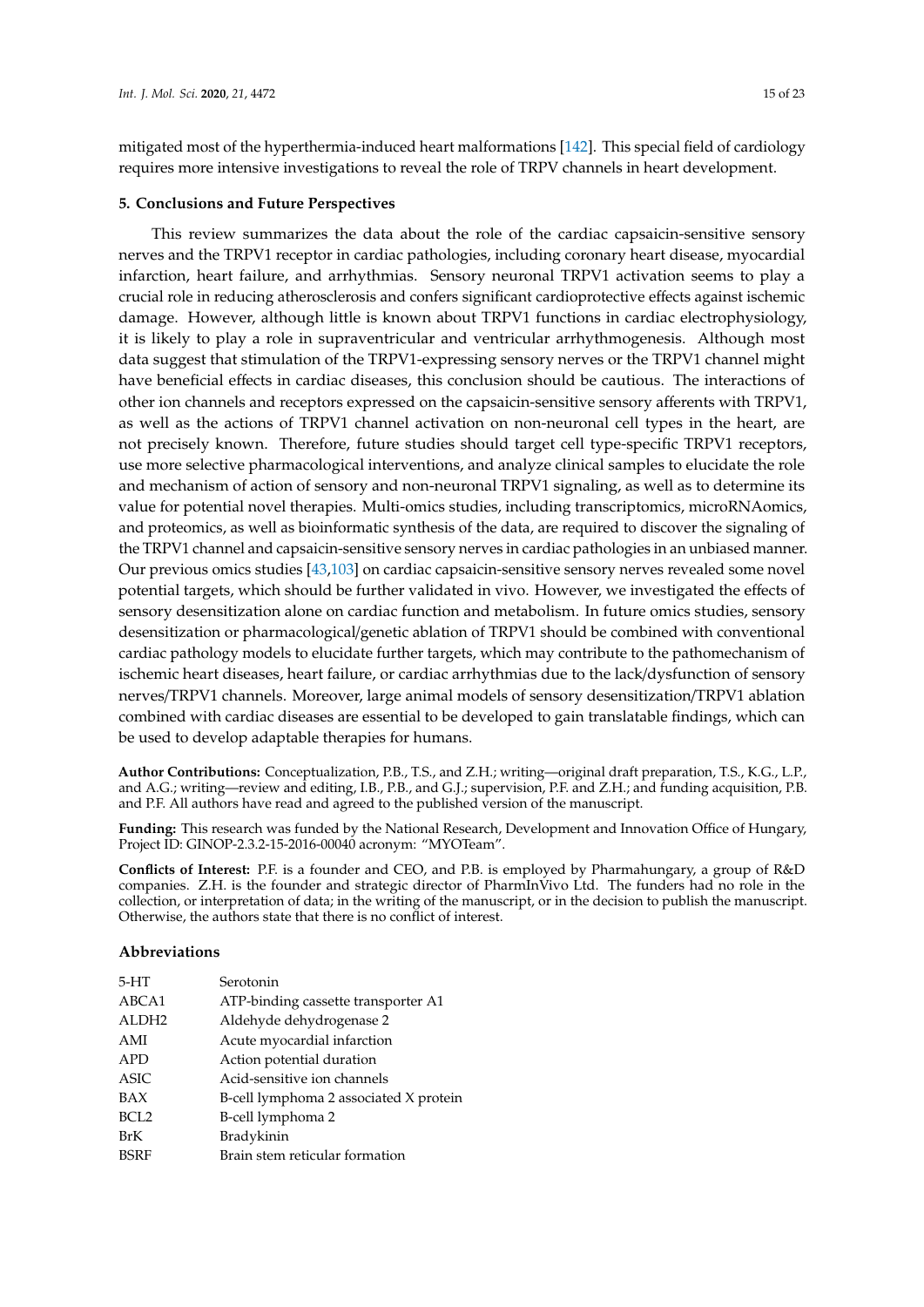| CAD               | Coronary artery disease                                |
|-------------------|--------------------------------------------------------|
| <b>CEC</b>        | Cardiac endothelial cell                               |
| <b>CGRP</b>       | Calcitonin gene-related peptide                        |
| CHD               | Congenital heart diseases                              |
| DCM               | Dilated cardiomyopathy                                 |
| DMN               | Dorsal motor nucleus                                   |
| <b>DOAJ</b>       | Directory of open access journals                      |
| <b>DRG</b>        | Dorsal root ganglia                                    |
| EC                | Endothelial cell                                       |
| ΕF                | Ejection fraction                                      |
| eNOS              | Endothelial nitric oxide synthase                      |
| EPR               | Exercise pressor reflex                                |
| <b>ERK1/2</b>     | Extracellular signal-regulated protein kinase 1/2      |
| <b>ERP</b>        | Effective refractory period                            |
| FS                | Fractional shortening                                  |
| H/R               | Hypoxia/reoxygenation                                  |
| ΗF                | Heart failure                                          |
| HFD               | High-fat diet                                          |
| <b>HFmrEF</b>     | Heart failure with mid-range ejection fraction         |
| <b>HFpEF</b>      | Heart failure with preserved ejection fraction         |
| HFrEF             | Heart failure with reduced ejection fraction           |
| <b>HUVEC</b>      | Human umbilical vein endothelial cell                  |
| I/R               | Ischemia/reperfusion                                   |
| IРC               | Ischemic preconditioning                               |
|                   |                                                        |
| LRP1              | LDL-related protein 1                                  |
| <b>MDPI</b>       | Multidisciplinary Digital Publishing Institute         |
| NΑ                | Nucleus ambiguus                                       |
| ΝG                | Nodose ganglion                                        |
| NGF               | Nerve growth factor                                    |
| <b>NTS</b>        | Nucleus tractus solitarius                             |
| ONOO <sup>-</sup> | Peroxynitrite                                          |
| PACAP             | Pituitary adenylate cyclase-activating polypeptide     |
| PCSK9             | Proprotein convertase subtilisin/kexin type 9          |
| PI3KI             | Phosphatidylinositol 3-kinase inhibitor                |
| <b>ROS</b>        | Reactive oxygen species                                |
| <b>RTX</b>        | Resiniferatoxin                                        |
| SERCA2a           | Sarco-endoplasmic reticulum Ca <sup>2+</sup> ATPase 2a |
| SG                | Sympathetic ganglion                                   |
| SHU               | Scoville Heat Unit                                     |
| SP                | Substance P                                            |
| SST               | Somatostatin                                           |
| <b>TAC</b>        | Transverse aortic constriction                         |
| <b>TNF</b>        | Tumor necrosis factor alpha                            |
| TrkA              | Tropomyosin receptor kinase A                          |
| TRPV1             | Transient receptor potential vanilloid type 1          |
| VGCC              | Voltage-gated Ca <sup>2+</sup> channel                 |
| VGSC              | Voltage-gated Na <sup>+</sup> channel                  |

## **References**

- <span id="page-15-0"></span>1. Jancsó, N. Desensitization with Capsaicin as a Tool for Studying the Function of Pain Receptors. In *The Pharmacology of Pain*; Pergamon Press: Oxford, UK, 1968; pp. 33–55.
- <span id="page-15-1"></span>2. Julius, D. TRP channels and pain. *Annu. Rev. Cell Dev. Biol.* **2013**, *29*, 355–384. [\[CrossRef\]](http://dx.doi.org/10.1146/annurev-cellbio-101011-155833)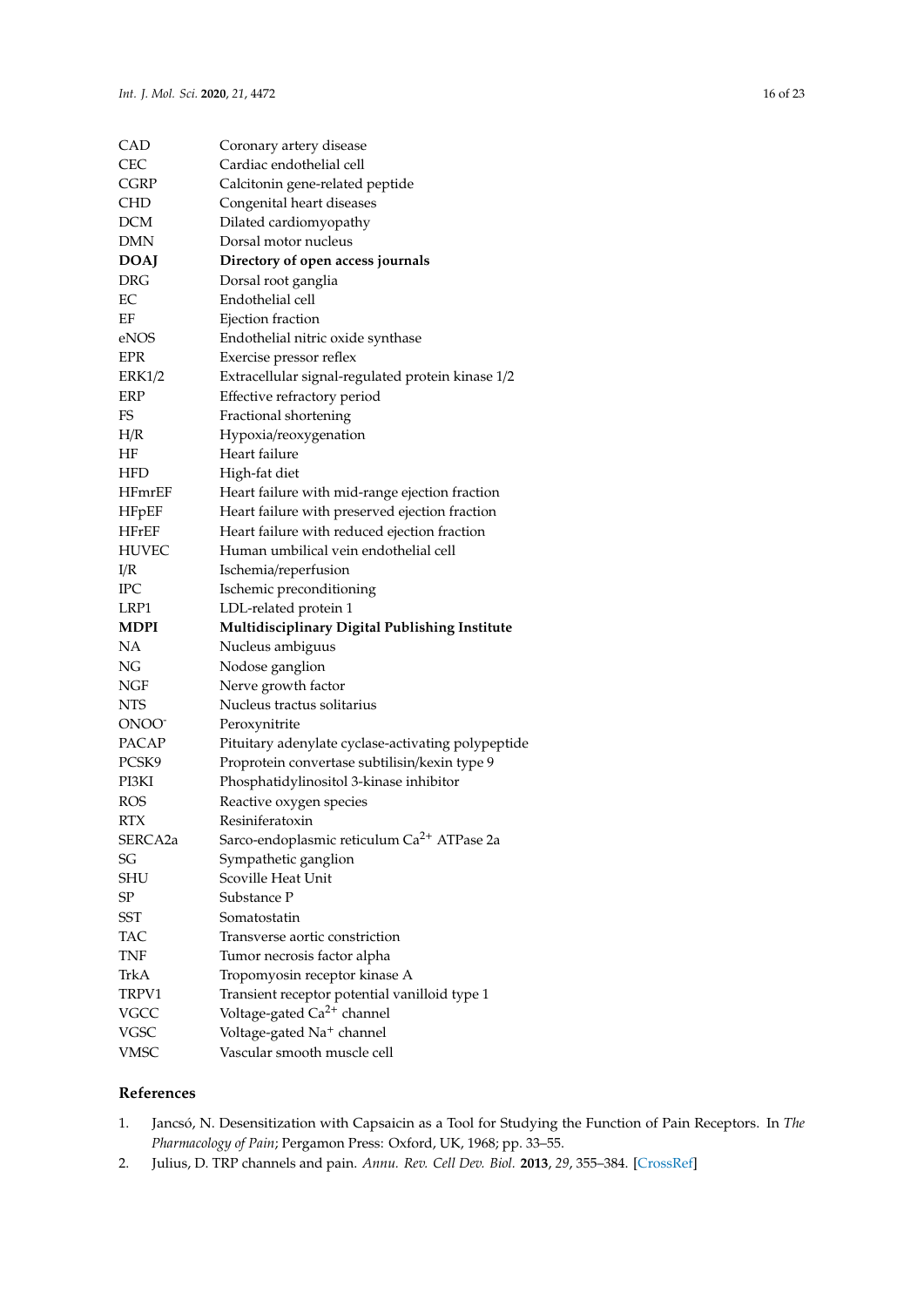- <span id="page-16-0"></span>3. Caterina, M.J.; Schumacher, M.A.; Tominaga, M.; Rosen, T.A.; Levine, J.D.; Julius, D. The capsaicin receptor: A heat-activated ion channel in the pain pathway. *Nature* **1997**, *389*, 816–824. [\[CrossRef\]](http://dx.doi.org/10.1038/39807) [\[PubMed\]](http://www.ncbi.nlm.nih.gov/pubmed/9349813)
- <span id="page-16-1"></span>4. Maggi, C.A.; Patacchini, R.; Tramontana, M.; Amann, R.; Giuliani, S.; Santicioli, P. Similarities and differences in the action of resiniferatoxin and capsaicin on central and peripheral endings of primary sensory neurons. *Neuroscience* **1990**, *37*, 531–539. [\[CrossRef\]](http://dx.doi.org/10.1016/0306-4522(90)90421-Y)
- <span id="page-16-2"></span>5. Jancsó, G.; Hökfelt, T.; Lundberg, J.M.; Kiraly, E.; Halász, N.; Nilsson, G.; Terenius, L.; Rehfeld, J.; Steinbusch, H.; Verhofstad, A.; et al. Immunohistochemical Studies on the Effect of Capsaicin on Spinal and Medullary Peptide and Monoamine Neurons Using Antisera to Substance P, gastrin/CCK, Somatostatin, VIP, Enkephalin, Neurotensin and 5-hydroxytryptamine. *J. Neurocytol.* **1981**, *10*, 963–980. [\[CrossRef\]](http://dx.doi.org/10.1007/BF01258524) [\[PubMed\]](http://www.ncbi.nlm.nih.gov/pubmed/6171625)
- <span id="page-16-3"></span>6. Jancso, G.; Such, G. Effects of capsaicin applied perineurally to the vagus nerve on cardiovascular and respiratory functions in the cat. *J. Physiol.* **1983**, *341*, 359–370. [\[CrossRef\]](http://dx.doi.org/10.1113/jphysiol.1983.sp014810)
- 7. Zahner, M.R.; Li, D.P.; Chen, S.R.; Pan, H.L. Cardiac vanilloid receptor 1-expressing afferent nerves and their role in the cardiogenic sympathetic reflex in rats. *J. Physiol* **2003**, *551*, 515–523. [\[CrossRef\]](http://dx.doi.org/10.1113/jphysiol.2003.048207)
- <span id="page-16-4"></span>8. Katona, M.; Boros, K.; Santha, P.; Ferdinandy, P.; Dux, M.; Jancso, G. Selective sensory denervation by capsaicin aggravates adriamycin-induced cardiomyopathy in rats. *Naunyn-Schmiedeberg's Arch. Pharmacol.* **2004**, *370*, 436–443. [\[CrossRef\]](http://dx.doi.org/10.1007/s00210-004-0985-7)
- <span id="page-16-5"></span>9. Mensah, G.A.; Roth, G.A.; Fuster, V. The Global Burden of Cardiovascular Diseases and Risk Factors: 2020 and Beyond. *J. Am. Coll. Cardiol.* **2019**, *74*, 2529–2532. [\[CrossRef\]](http://dx.doi.org/10.1016/j.jacc.2019.10.009)
- <span id="page-16-6"></span>10. Hinton, W.; McGovern, A.; Coyle, R.; Han, T.S.; Sharma, P.; Correa, A.; Ferreira, F.; de Lusignan, S. Incidence and prevalence of cardiovascular disease in English primary care: A cross-sectional and follow-up study of the Royal College of General Practitioners (RCGP) Research and Surveillance Centre (RSC). *BMJ Open* **2018**, *8*, e020282. [\[CrossRef\]](http://dx.doi.org/10.1136/bmjopen-2017-020282)
- <span id="page-16-7"></span>11. Bencsik, P.; Gomori, K.; Szabados, T.; Santha, P.; Helyes, Z.; Jancso, G.; Ferdinandy, P.; Gorbe, A. Myocardial ischemia reperfusion injury and cardioprotection in the presence of sensory neuropathy: Therapeutic options. *Br. J. Pharmacol.* **2020**. [\[CrossRef\]](http://dx.doi.org/10.1111/bph.15021)
- <span id="page-16-8"></span>12. Caterina, M.J.; Julius, D. The vanilloid receptor: A molecular gateway to the pain pathway. *Annu. Rev. Neurosci.* **2001**, *24*, 487–517. [\[CrossRef\]](http://dx.doi.org/10.1146/annurev.neuro.24.1.487) [\[PubMed\]](http://www.ncbi.nlm.nih.gov/pubmed/11283319)
- <span id="page-16-9"></span>13. Cao, E.; Liao, M.; Cheng, Y.; Julius, D. TRPV1 structures in distinct conformations reveal activation mechanisms. *Nature* **2013**, *504*, 113–118. [\[CrossRef\]](http://dx.doi.org/10.1038/nature12823)
- <span id="page-16-10"></span>14. Liao, M.; Cao, E.; Julius, D.; Cheng, Y. Structure of the TRPV1 ion channel determined by electron cryo-microscopy. *Nature* **2013**, *504*, 107–112. [\[CrossRef\]](http://dx.doi.org/10.1038/nature12822)
- <span id="page-16-11"></span>15. Garcia-Martinez, C.; Morenilla-Palao, C.; Planells-Cases, R.; Merino, J.M.; Ferrer-Montiel, A. Identification of an aspartic residue in the P-loop of the vanilloid receptor that modulates pore properties. *J. Biol. Chem.* **2000**, *275*, 32552–32558. [\[CrossRef\]](http://dx.doi.org/10.1074/jbc.M002391200)
- <span id="page-16-12"></span>16. Randhawa, P.K.; Jaggi, A.S. TRPV1 channels in cardiovascular system: A double edged sword? *Int. J. Cardiol.* **2017**, *228*, 103–113. [\[CrossRef\]](http://dx.doi.org/10.1016/j.ijcard.2016.11.205) [\[PubMed\]](http://www.ncbi.nlm.nih.gov/pubmed/27863349)
- <span id="page-16-13"></span>17. Jung, J.; Hwang, S.W.; Kwak, J.; Lee, S.Y.; Kang, C.J.; Kim, W.B.; Kim, D.; Oh, U. Capsaicin binds to the intracellular domain of the capsaicin-activated ion channel. *J. Neurosci.* **1999**, *19*, 529–538. [\[CrossRef\]](http://dx.doi.org/10.1523/JNEUROSCI.19-02-00529.1999) [\[PubMed\]](http://www.ncbi.nlm.nih.gov/pubmed/9880573)
- <span id="page-16-14"></span>18. Miyake, T.; Shirakawa, H.; Nakagawa, T.; Kaneko, S. Activation of mitochondrial transient receptor potential vanilloid 1 channel contributes to microglial migration. *Glia* **2015**, *63*, 1870–1882. [\[CrossRef\]](http://dx.doi.org/10.1002/glia.22854)
- <span id="page-16-15"></span>19. Nagy, I.; Santha, P.; Jancso, G.; Urban, L. The role of the vanilloid (capsaicin) receptor (TRPV1) in physiology and pathology. *Eur. J. Pharmacol.* **2004**, *500*, 351–369. [\[CrossRef\]](http://dx.doi.org/10.1016/j.ejphar.2004.07.037)
- <span id="page-16-16"></span>20. Randhawa, P.K.; Jaggi, A.S. TRPV1 and TRPV4 channels: Potential therapeutic targets for ischemic conditioning-induced cardioprotection. *Eur. J. Pharmacol.* **2015**, *746*, 180–185. [\[CrossRef\]](http://dx.doi.org/10.1016/j.ejphar.2014.11.010) [\[PubMed\]](http://www.ncbi.nlm.nih.gov/pubmed/25449039)
- <span id="page-16-17"></span>21. Maggi, C.A.; Meli, A. The sensory-efferent function of capsaicin-sensitive sensory neurons. *Gen. Pharmacol.* **1988**, *19*, 1–43. [\[CrossRef\]](http://dx.doi.org/10.1016/0306-3623(88)90002-X)
- <span id="page-16-18"></span>22. Holzer, P. Local effector functions of capsaicin-sensitive sensory nerve endings: Involvement of tachykinins, calcitonin gene-related peptide and other neuropeptides. *Neuroscience* **1988**, *24*, 739–768. [\[CrossRef\]](http://dx.doi.org/10.1016/0306-4522(88)90064-4)
- <span id="page-16-19"></span>23. Jancso, G.; Kiraly, E.; Such, G.; Joo, F.; Nagy, A. Neurotoxic effect of capsaicin in mammals. *Acta Physiol. Hung.* **1987**, *69*, 295–313. [\[PubMed\]](http://www.ncbi.nlm.nih.gov/pubmed/3310520)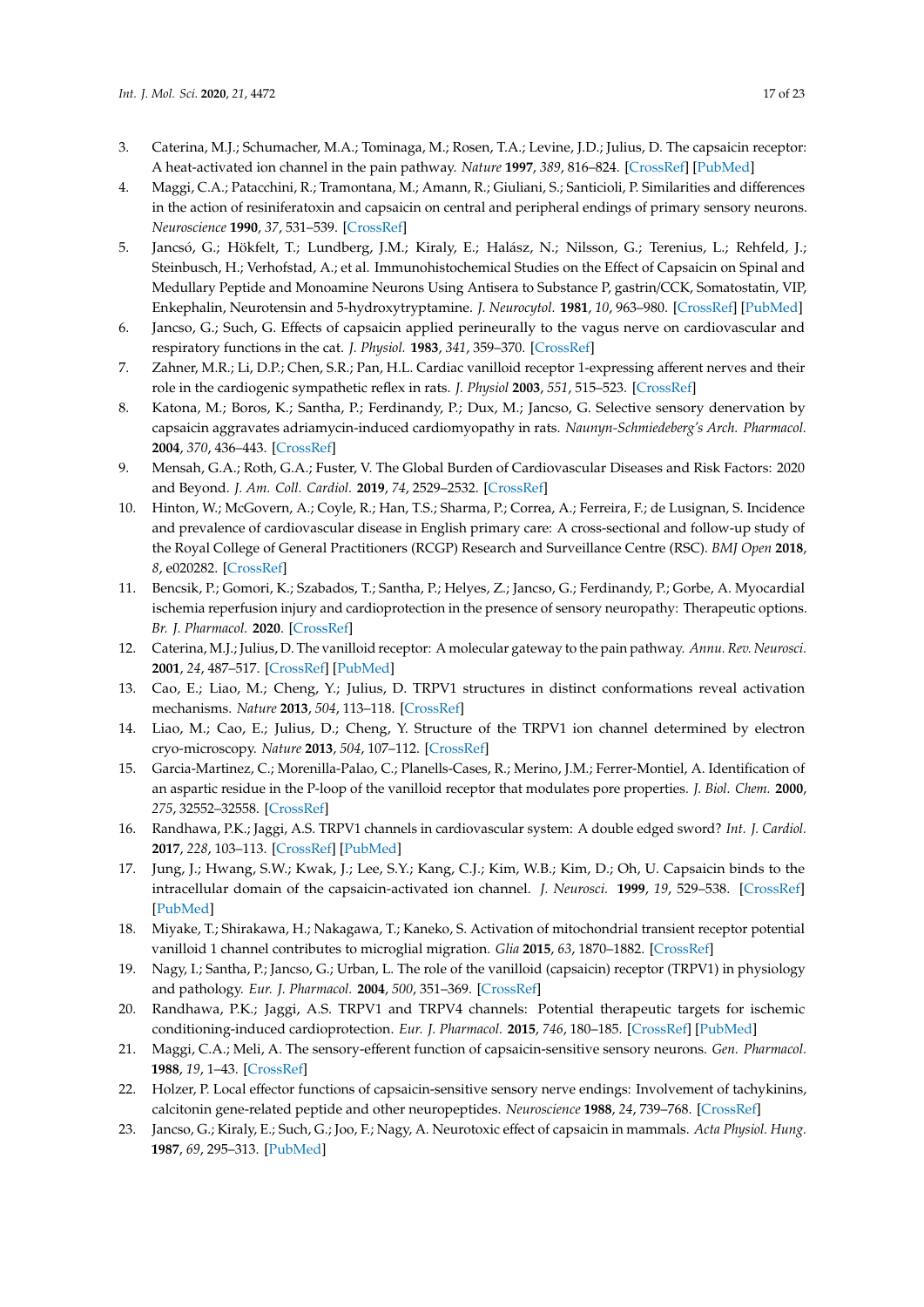- 24. Szolcsanyi, J.; Pinter, E.; Helyes, Z.; Oroszi, G.; Nemeth, J. Systemic anti-inflammatory effect induced by counter-irritation through a local release of somatostatin from nociceptors. *Br. J. Pharmacol.* **1998**, *125*, 916–922. [\[CrossRef\]](http://dx.doi.org/10.1038/sj.bjp.0702144) [\[PubMed\]](http://www.ncbi.nlm.nih.gov/pubmed/9831933)
- 25. Pinter, E.; Helyes, Z.; Szolcsanyi, J. Inhibitory effect of somatostatin on inflammation and nociception. *Pharmacol. Ther.* **2006**, *112*, 440–456. [\[CrossRef\]](http://dx.doi.org/10.1016/j.pharmthera.2006.04.010) [\[PubMed\]](http://www.ncbi.nlm.nih.gov/pubmed/16764934)
- 26. Szolcsanyi, J.; Pinter, E.; Helyes, Z.; Petho, G. Inhibition of the function of TRPV1-expressing nociceptive sensory neurons by somatostatin 4 receptor agonism: Mechanism and therapeutical implications. *Curr. Top. Med. Chem.* **2011**, *11*, 2253–2263. [\[CrossRef\]](http://dx.doi.org/10.2174/156802611796904852)
- <span id="page-17-0"></span>27. Santha, P.; Pierau, F.K.; Jancso, G. Evidence for an inhibition by endogenous galanin of neurogenic cutaneous vasodilatation in the pigeon. *Neurosci. Lett.* **1998**, *243*, 101–104. [\[CrossRef\]](http://dx.doi.org/10.1016/S0304-3940(98)00098-6)
- <span id="page-17-1"></span>28. Chen, Y.; Lyga, J. Brain-skin connection: Stress, inflammation and skin aging. *Inflamm. Allergy-Drug Targets* **2014**, *13*, 177–190. [\[CrossRef\]](http://dx.doi.org/10.2174/1871528113666140522104422)
- 29. Dux, M.; Santha, P.; Jancso, G. The role of chemosensitive afferent nerves and TRP ion channels in the pathomechanism of headaches. *Pflug. Arch. Eur. J. Physiol.* **2012**, *464*, 239–248. [\[CrossRef\]](http://dx.doi.org/10.1007/s00424-012-1142-7) [\[PubMed\]](http://www.ncbi.nlm.nih.gov/pubmed/22875278)
- 30. Jancso, G.; Obal, F., Jr.; Toth-Kasa, I.; Katona, M.; Husz, S. The modulation of cutaneous inflammatory reactions by peptide-containing sensory nerves. *Int. J. Tissue React.* **1985**, *7*, 449–457.
- <span id="page-17-2"></span>31. Jancsó, G.; Katona, M.; Horváth, V.; Sántha, P.; Nagy, J. Sensory Nerves as Modulators of Cutaneous Inflammatory Reactions in Health and Disease. In *Neuroimmune Biology*; Elsevier: Amsterdam, The Netherlands, 2008; Volume 8, pp. 3–36.
- <span id="page-17-3"></span>32. Andrei, S.R.; Sinharoy, P.; Bratz, I.N.; Damron, D.S. TRPA1 is functionally co-expressed with TRPV1 in cardiac muscle: Co-localization at z-discs, costameres and intercalated discs. *Channels* **2016**, *10*, 395–409. [\[CrossRef\]](http://dx.doi.org/10.1080/19336950.2016.1185579)
- <span id="page-17-4"></span>33. Zurborg, S.; Yurgionas, B.; Jira, J.A.; Caspani, O.; Heppenstall, P.A. Direct activation of the ion channel TRPA1 by Ca2+. *Nat. Neurosci.* **2007**, *10*, 277–279. [\[CrossRef\]](http://dx.doi.org/10.1038/nn1843) [\[PubMed\]](http://www.ncbi.nlm.nih.gov/pubmed/17259981)
- <span id="page-17-5"></span>34. Wang, Z.; Ye, D.; Ye, J.; Wang, M.; Liu, J.; Jiang, H.; Xu, Y.; Zhang, J.; Chen, J.; Wan, J. The TRPA1 Channel in the Cardiovascular System: Promising Features and Challenges. *Front. Pharmacol.* **2019**, *10*, 1253. [\[CrossRef\]](http://dx.doi.org/10.3389/fphar.2019.01253) [\[PubMed\]](http://www.ncbi.nlm.nih.gov/pubmed/31680989)
- <span id="page-17-6"></span>35. Teofilo, T.M.; Duarte, G.P.; Borges, R.S.; Santos, A.A.; Magalhaes, P.J.C.; Lahlou, S. Stimulation of pulmonary vagal C-fibers by trans-4-methyl-beta-nitrostyrene induces bradycardiac and depressor reflex in rats: Role of vanilloid TRPV1 receptors. *Eur. J. Pharmacol.* **2019**, *849*, 154–159. [\[CrossRef\]](http://dx.doi.org/10.1016/j.ejphar.2019.01.063) [\[PubMed\]](http://www.ncbi.nlm.nih.gov/pubmed/30716310)
- <span id="page-17-7"></span>36. Jancso, G.; Kiraly, E.; Jancso-Gabor, A. Direct evidence for an axonal site of action of capsaicin. *Naunyn-Schmiedeberg's Arch. Pharmacol.* **1980**, *313*, 91–94. [\[CrossRef\]](http://dx.doi.org/10.1007/BF00505809) [\[PubMed\]](http://www.ncbi.nlm.nih.gov/pubmed/7207640)
- <span id="page-17-8"></span>37. Wang, X.L.; Tian, B.; Huang, Y.; Peng, X.Y.; Chen, L.H.; Li, J.C.; Liu, T. Hydrogen sulfide-induced itch requires activation of Cav3.2 T-type calcium channel in mice. *Sci. Rep.* **2015**, *5*, 16768. [\[CrossRef\]](http://dx.doi.org/10.1038/srep16768) [\[PubMed\]](http://www.ncbi.nlm.nih.gov/pubmed/26602811)
- <span id="page-17-9"></span>38. Gamse, R.; Petsche, U.; Lembeck, F.; Jancso, G. Capsaicin applied to peripheral nerve inhibits axoplasmic transport of substance P and somatostatin. *Brain Res.* **1982**, *239*, 447–462. [\[CrossRef\]](http://dx.doi.org/10.1016/0006-8993(82)90521-2)
- <span id="page-17-10"></span>39. Ainsworth, A.; Hall, P.; Wall, P.D.; Allt, G.; MacKenzie, M.L.; Gibson, S.; Polak, J.M. Effects of capsaicin applied locally to adult peripheral nerve. II. Anatomy and enzyme and peptide chemistry of peripheral nerve and spinal cord. *Pain* **1981**, *11*, 379–388. [\[CrossRef\]](http://dx.doi.org/10.1016/0304-3959(81)90637-0)
- <span id="page-17-11"></span>40. Ferdinandy, P.; Csont, T.; Csonka, C.; Torok, M.; Dux, M.; Nemeth, J.; Horvath, L.I.; Dux, L.; Szilvassy, Z.; Jancso, G. Capsaicin-sensitive local sensory innervation is involved in pacing-induced preconditioning in rat hearts: Role of nitric oxide and CGRP? *Naunyn-Schmiedeberg's Arch. Pharmacol.* **1997**, *356*, 356–363. [\[CrossRef\]](http://dx.doi.org/10.1007/PL00005062)
- 41. Wharton, J.; Gulbenkian, S.; Mulderry, P.K.; Ghatei, M.A.; McGregor, G.P.; Bloom, S.R.; Polak, J.M. Capsaicin induces a depletion of calcitonin gene-related peptide (CGRP)-immunoreactive nerves in the cardiovascular system of the guinea pig and rat. *J. Auton. Nerv. Syst.* **1986**, *16*, 289–309. [\[CrossRef\]](http://dx.doi.org/10.1016/0165-1838(86)90035-4)
- <span id="page-17-12"></span>42. Kallner, G.; Franco-Cereceda, A. Aggravation of myocardial infarction in the porcine heart by capsaicin-induced depletion of calcitonin gene-related peptide (CGRP). *J. Cardiovasc. Pharmacol.* **1998**, *32*, 500–504. [\[CrossRef\]](http://dx.doi.org/10.1097/00005344-199809000-00023)
- <span id="page-17-13"></span>43. Zvara, A.; Bencsik, P.; Fodor, G.; Csont, T.; Hackler, L., Jr.; Dux, M.; Furst, S.; Jancso, G.; Puskas, L.G.; Ferdinandy, P. Capsaicin-sensitive sensory neurons regulate myocardial function and gene expression pattern of rat hearts: A DNA microarray study. *FASEB J.* **2006**, *20*, 160–162. [\[CrossRef\]](http://dx.doi.org/10.1096/fj.05-4060fje) [\[PubMed\]](http://www.ncbi.nlm.nih.gov/pubmed/16278290)
- <span id="page-17-14"></span>44. Wu, Z.; He, E.Y.; Scott, G.I.; Ren, J. Alpha, beta-Unsaturated aldehyde pollutant acrolein suppresses cardiomyocyte contractile function: Role of TRPV1 and oxidative stress. *Environ. Toxicol.* **2015**, *30*, 638–647. [\[CrossRef\]](http://dx.doi.org/10.1002/tox.21941) [\[PubMed\]](http://www.ncbi.nlm.nih.gov/pubmed/24376112)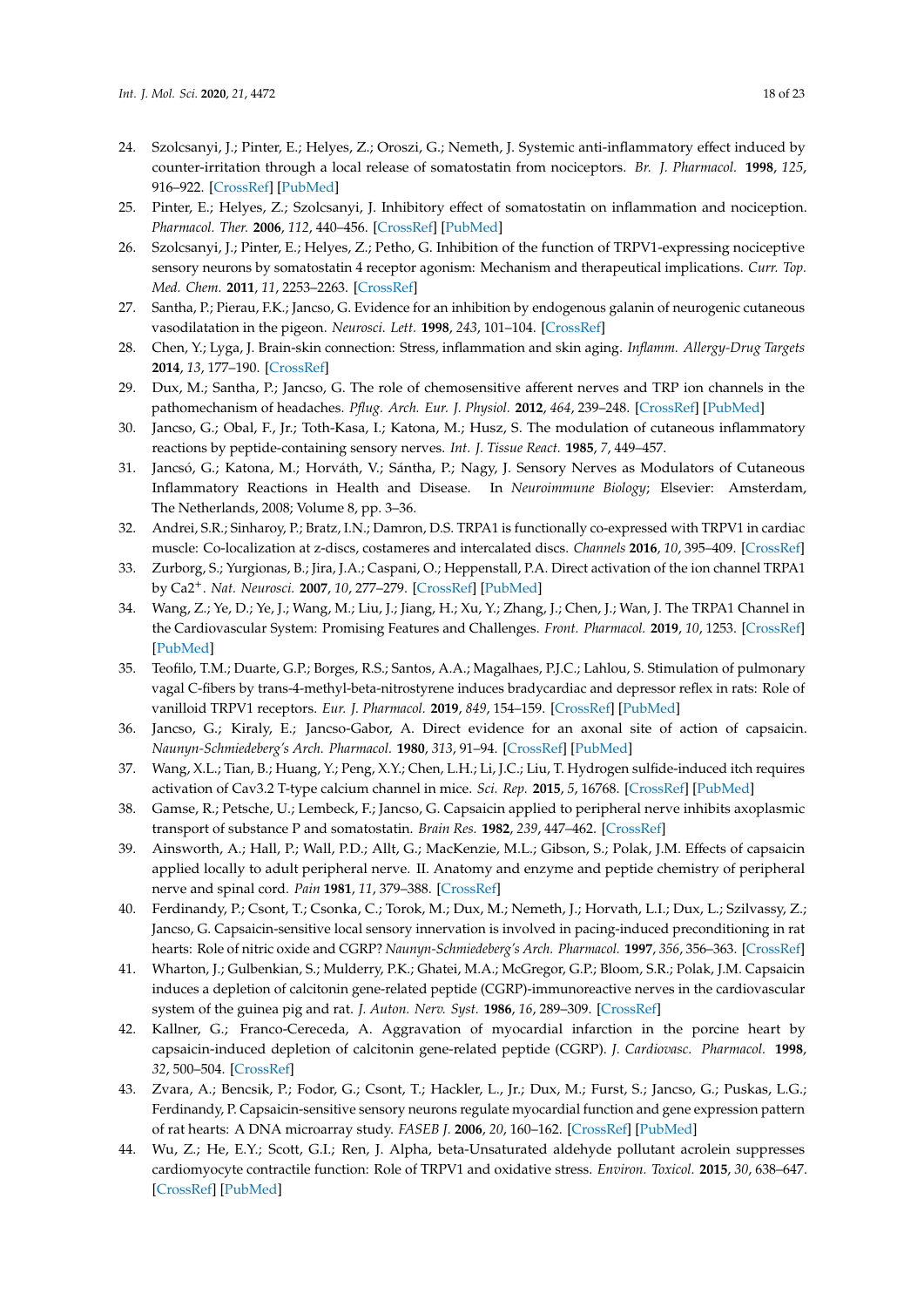- <span id="page-18-0"></span>45. Kun, J.; Helyes, Z.; Perkecz, A.; Ban, A.; Polgar, B.; Szolcsanyi, J.; Pinter, E. Effect of surgical and chemical sensory denervation on non-neural expression of the transient receptor potential vanilloid 1 (TRPV1) receptors in the rat. *J. Mol. Neurosci.* **2012**, *48*, 795–803. [\[CrossRef\]](http://dx.doi.org/10.1007/s12031-012-9766-9) [\[PubMed\]](http://www.ncbi.nlm.nih.gov/pubmed/22528458)
- <span id="page-18-1"></span>46. Kark, T.; Bagi, Z.; Lizanecz, E.; Pasztor, E.T.; Erdei, N.; Czikora, A.; Papp, Z.; Edes, I.; Porszasz, R.; Toth, A. Tissue-specific regulation of microvascular diameter: Opposite functional roles of neuronal and smooth muscle located vanilloid receptor-1. *Mol. Pharmacol.* **2008**, *73*, 1405–1412. [\[CrossRef\]](http://dx.doi.org/10.1124/mol.107.043323)
- <span id="page-18-3"></span>47. Dux, M.; Santha, P.; Jancso, G. Capsaicin-sensitive neurogenic sensory vasodilatation in the dura mater of the rat. *J. Physiol.* **2003**, *552*, 859–867. [\[CrossRef\]](http://dx.doi.org/10.1113/jphysiol.2003.050633)
- <span id="page-18-2"></span>48. Porszasz, R.; Porkolab, A.; Ferencz, A.; Pataki, T.; Szilvassy, Z.; Szolcsanyi, J. Capsaicin-induced nonneural vasoconstriction in canine mesenteric arteries. *Eur. J. Pharmacol.* **2002**, *441*, 173–175. [\[CrossRef\]](http://dx.doi.org/10.1016/S0014-2999(01)01596-5)
- <span id="page-18-4"></span>49. Jancso, N.; Jancso-Gabor, A.; Szolcsanyi, J. The role of sensory nerve endings in neurogenic inflammation induced in human skin and in the eye and paw of the rat. *Br. J. Pharmacol. Chemother.* **1968**, *33*, 32–41. [\[CrossRef\]](http://dx.doi.org/10.1111/j.1476-5381.1968.tb00471.x)
- <span id="page-18-19"></span>50. Jancso, G.; Kiraly, E.; Jancso-Gabor, A. Pharmacologically induced selective degeneration of chemosensitive primary sensory neurones. *Nature* **1977**, *270*, 741–743. [\[CrossRef\]](http://dx.doi.org/10.1038/270741a0)
- 51. Rozsa, Z.; Jancso, G.; Varro, V. Possible involvement of capsaicin-sensitive sensory nerves in the regulation of intestinal blood flow in the dog. *Naunyn-Schmiedeberg's Arch. Pharmacol.* **1984**, *326*, 352–356. [\[CrossRef\]](http://dx.doi.org/10.1007/BF00501442)
- <span id="page-18-16"></span>52. Toth, A.; Czikora, A.; Pasztor, E.T.; Dienes, B.; Bai, P.; Csernoch, L.; Rutkai, I.; Csato, V.; Manyine, I.S.; Porszasz, R.; et al. Vanilloid receptor-1 (TRPV1) expression and function in the vasculature of the rat. *J. Histochem. Cytochem.* **2014**, *62*, 129–144. [\[CrossRef\]](http://dx.doi.org/10.1369/0022155413513589)
- <span id="page-18-5"></span>53. Domoki, F.; Santha, P.; Bari, F.; Jancso, G. Perineural capsaicin treatment attenuates reactive hyperaemia in the rat skin. *Neurosci. Lett.* **2003**, *341*, 127–130. [\[CrossRef\]](http://dx.doi.org/10.1016/S0304-3940(03)00191-5)
- <span id="page-18-6"></span>54. Mahmmoud, Y.A.; Shattock, M.; Cornelius, F.; Pavlovic, D. Inhibition of K<sup>+</sup> transport through Na+, K+-ATPase by capsazepine: Role of membrane span 10 of the alpha-subunit in the modulation of ion gating. *PLoS ONE* **2014**, *9*, e96909. [\[CrossRef\]](http://dx.doi.org/10.1371/journal.pone.0096909) [\[PubMed\]](http://www.ncbi.nlm.nih.gov/pubmed/24816799)
- <span id="page-18-7"></span>55. Docherty, R.J.; Yeats, J.C.; Piper, A.S. Capsazepine block of voltage-activated calcium channels in adult rat dorsal root ganglion neurones in culture. *Br. J. Pharmacol.* **1997**, *121*, 1461–1467. [\[CrossRef\]](http://dx.doi.org/10.1038/sj.bjp.0701272) [\[PubMed\]](http://www.ncbi.nlm.nih.gov/pubmed/9257928)
- <span id="page-18-8"></span>56. Xiong, S.; Wang, P.; Ma, L.; Gao, P.; Gong, L.; Li, L.; Li, Q.; Sun, F.; Zhou, X.; He, H.; et al. Ameliorating Endothelial Mitochondrial Dysfunction Restores Coronary Function via Transient Receptor Potential Vanilloid 1-Mediated Protein Kinase A/Uncoupling Protein 2 Pathway. *Hypertension* **2016**, *67*, 451–460. [\[CrossRef\]](http://dx.doi.org/10.1161/HYPERTENSIONAHA.115.06223)
- <span id="page-18-18"></span>57. Ma, L.; Zhong, J.; Zhao, Z.; Luo, Z.; Ma, S.; Sun, J.; He, H.; Zhu, T.; Liu, D.; Zhu, Z.; et al. Activation of TRPV1 reduces vascular lipid accumulation and attenuates atherosclerosis. *Cardiovasc. Res.* **2011**, *92*, 504–513. [\[CrossRef\]](http://dx.doi.org/10.1093/cvr/cvr245)
- <span id="page-18-9"></span>58. Zhao, J.J.; Hu, Y.W.; Huang, C.; Ma, X.; Kang, C.M.; Zhang, Y.; Guo, F.X.; Lu, J.B.; Xiu, J.C.; Qiu, Y.R.; et al. Dihydrocapsaicin suppresses proinflammatory cytokines expression by enhancing nuclear factor IA in a NF-kappaB-dependent manner. *Arch. Biochem. Biophys.* **2016**, *604*, 27–35. [\[CrossRef\]](http://dx.doi.org/10.1016/j.abb.2016.06.002)
- <span id="page-18-10"></span>59. Rollyson, W.D.; Stover, C.A.; Brown, K.C.; Perry, H.E.; Stevenson, C.D.; McNees, C.A.; Ball, J.G.; Valentovic, M.A.; Dasgupta, P. Bioavailability of capsaicin and its implications for drug delivery. *J. Control. Release* **2014**, *196*, 96–105. [\[CrossRef\]](http://dx.doi.org/10.1016/j.jconrel.2014.09.027)
- <span id="page-18-11"></span>60. Kawada, T.; Suzuki, T.; Takahashi, M.; Iwai, K. Gastrointestinal absorption and metabolism of capsaicin and dihydrocapsaicin in rats. *Toxicol. Appl. Pharmacol.* **1984**, *72*, 449–456. [\[CrossRef\]](http://dx.doi.org/10.1016/0041-008X(84)90121-2)
- <span id="page-18-12"></span>61. McCarty, M.F.; DiNicolantonio, J.J.; O'Keefe, J.H. Capsaicin may have important potential for promoting vascular and metabolic health. *Open Heart* **2015**, *2*, e000262. [\[CrossRef\]](http://dx.doi.org/10.1136/openhrt-2015-000262)
- <span id="page-18-13"></span>62. Knuuti, J.; Wijns, W.; Saraste, A.; Capodanno, D.; Barbato, E.; Funck-Brentano, C.; Prescott, E.; Storey, R.F.; Deaton, C.; Cuisset, T.; et al. 2019 ESC Guidelines for the diagnosis and management of chronic coronary syndromes. *Eur. Heart J.* **2020**, *41*, 407–477. [\[CrossRef\]](http://dx.doi.org/10.1093/eurheartj/ehz425)
- <span id="page-18-14"></span>63. Nazarian-Samani, Z.; Sewell, R.D.E.; Rafieian-Kopaei, M. Inflammasome Signaling and other Factors Implicated in Atherosclerosis Development and Progression. *Curr. Pharm. Des.* **2020**. [\[CrossRef\]](http://dx.doi.org/10.2174/1381612826666200504115045) [\[PubMed\]](http://www.ncbi.nlm.nih.gov/pubmed/32364068)
- <span id="page-18-15"></span>64. Bujak, J.K.; Kosmala, D.; Szopa, I.M.; Majchrzak, K.; Bednarczyk, P. Inflammation, Cancer and Immunity-Implication of TRPV1 Channel. *Front. Oncol.* **2019**, *9*, 1087. [\[CrossRef\]](http://dx.doi.org/10.3389/fonc.2019.01087) [\[PubMed\]](http://www.ncbi.nlm.nih.gov/pubmed/31681615)
- <span id="page-18-17"></span>65. Wang, Y.; Cui, L.; Xu, H.; Liu, S.; Zhu, F.; Yan, F.; Shen, S.; Zhu, M. TRPV1 agonism inhibits endothelial cell inflammation via activation of eNOS/NO pathway. *Atherosclerosis* **2017**, *260*, 13–19. [\[CrossRef\]](http://dx.doi.org/10.1016/j.atherosclerosis.2017.03.016) [\[PubMed\]](http://www.ncbi.nlm.nih.gov/pubmed/28324760)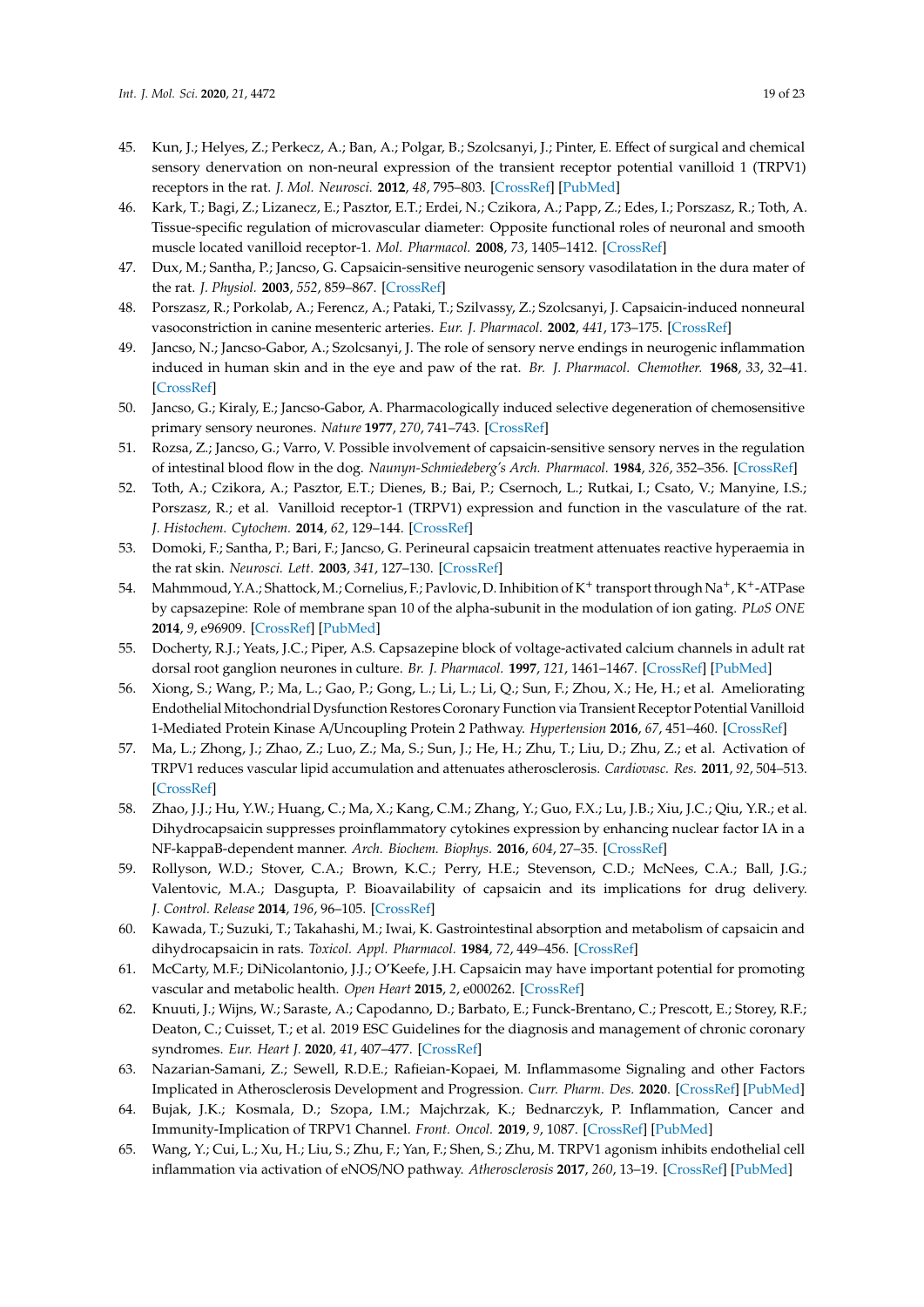- <span id="page-19-0"></span>66. Chen, K.S.; Chen, P.N.; Hsieh, Y.S.; Lin, C.Y.; Lee, Y.H.; Chu, S.C. Capsaicin protects endothelial cells and macrophage against oxidized low-density lipoprotein-induced injury by direct antioxidant action. *Chem. Biol. Interact.* **2015**, *228*, 35–45. [\[CrossRef\]](http://dx.doi.org/10.1016/j.cbi.2015.01.007)
- <span id="page-19-1"></span>67. Li, B.H.; Yin, Y.W.; Liu, Y.; Pi, Y.; Guo, L.; Cao, X.J.; Gao, C.Y.; Zhang, L.L.; Li, J.C. TRPV1 activation impedes foam cell formation by inducing autophagy in oxLDL-treated vascular smooth muscle cells. *Cell Death Dis.* **2014**, *5*, e1182. [\[CrossRef\]](http://dx.doi.org/10.1038/cddis.2014.146)
- <span id="page-19-2"></span>68. Poonyachoti, S.; Kulkarni-Narla, A.; Brown, D.R. Chemical coding of neurons expressing delta- and kappa-opioid receptor and type I vanilloid receptor immunoreactivities in the porcine ileum. *Cell Tissue Res.* **2002**, *307*, 23–33. [\[CrossRef\]](http://dx.doi.org/10.1007/s00441-001-0480-0)
- <span id="page-19-3"></span>69. Rizopoulos, T.; Papadaki-Petrou, H.; Assimakopoulou, M. Expression Profiling of the Transient Receptor Potential Vanilloid (TRPV) Channels 1, 2, 3 and 4 in Mucosal Epithelium of Human Ulcerative Colitis. *Cells* **2018**, *7*, 61. [\[CrossRef\]](http://dx.doi.org/10.3390/cells7060061) [\[PubMed\]](http://www.ncbi.nlm.nih.gov/pubmed/29914124)
- <span id="page-19-4"></span>70. Emini Veseli, B.; Perrotta, P.; De Meyer, G.R.A.; Roth, L.; Van der Donckt, C.; Martinet, W.; De Meyer, G.R.Y. Animal models of atherosclerosis. *Eur. J. Pharmacol.* **2017**, *816*, 3–13. [\[CrossRef\]](http://dx.doi.org/10.1016/j.ejphar.2017.05.010)
- <span id="page-19-5"></span>71. Wei, J.; Ching, L.C.; Zhao, J.F.; Shyue, S.K.; Lee, H.F.; Kou, Y.R.; Lee, T.S. Essential role of transient receptor potential vanilloid type 1 in evodiamine-mediated protection against atherosclerosis. *Acta Physiol.* **2013**, *207*, 299–307. [\[CrossRef\]](http://dx.doi.org/10.1111/apha.12005)
- <span id="page-19-6"></span>72. Gao, W.; Sun, Y.; Cai, M.; Zhao, Y.; Cao, W.; Liu, Z.; Cui, G.; Tang, B. Copper sulfide nanoparticles as a photothermal switch for TRPV1 signaling to attenuate atherosclerosis. *Nat. Commun.* **2018**, *9*, 231. [\[CrossRef\]](http://dx.doi.org/10.1038/s41467-017-02657-z)
- <span id="page-19-7"></span>73. Ferdinandy, P.; Hausenloy, D.J.; Heusch, G.; Baxter, G.F.; Schulz, R. Interaction of risk factors, comorbidities, and comedications with ischemia/reperfusion injury and cardioprotection by preconditioning, postconditioning, and remote conditioning. *Pharmacol. Rev.* **2014**, *66*, 1142–1174. [\[CrossRef\]](http://dx.doi.org/10.1124/pr.113.008300) [\[PubMed\]](http://www.ncbi.nlm.nih.gov/pubmed/25261534)
- <span id="page-19-8"></span>74. Ferdinandy, P.; Schulz, R.; Baxter, G.F. Interaction of cardiovascular risk factors with myocardial ischemia/reperfusion injury, preconditioning, and postconditioning. *Pharmacol. Rev.* **2007**, *59*, 418–458. [\[CrossRef\]](http://dx.doi.org/10.1124/pr.107.06002) [\[PubMed\]](http://www.ncbi.nlm.nih.gov/pubmed/18048761)
- <span id="page-19-9"></span>75. Ustinova, E.E.; Bergren, D.; Schultz, H.D. Neuropeptide depletion impairs postischemic recovery of the isolated rat heart: Role of substance P. *Cardiovasc. Res.* **1995**, *30*, 55–63. [\[CrossRef\]](http://dx.doi.org/10.1016/S0008-6363(95)00010-0)
- <span id="page-19-10"></span>76. Zhang, R.L.; Guo, Z.; Wang, L.L.; Wu, J. Degeneration of capsaicin sensitive sensory nerves enhances myocardial injury in acute myocardial infarction in rats. *Int. J. Cardiol.* **2012**, *160*, 41–47. [\[CrossRef\]](http://dx.doi.org/10.1016/j.ijcard.2011.03.025)
- <span id="page-19-11"></span>77. Sogut, O.; Kaya, H.; Gokdemir, M.T.; Sezen, Y. Acute myocardial infarction and coronary vasospasm associated with the ingestion of cayenne pepper pills in a 25-year-old male. *Int. J. Emerg. Med.* **2012**, *5*, 5. [\[CrossRef\]](http://dx.doi.org/10.1186/1865-1380-5-5)
- <span id="page-19-12"></span>78. Sayin, M.R.; Karabag, T.; Dogan, S.M.; Akpinar, I.; Aydin, M. A case of acute myocardial infarction due to the use of cayenne pepper pills. *Wien. Klin. Wochenschr.* **2012**, *124*, 285–287. [\[CrossRef\]](http://dx.doi.org/10.1007/s00508-012-0163-8)
- <span id="page-19-13"></span>79. Sun, Z.; Han, J.; Zhao, W.; Zhang, Y.; Wang, S.; Ye, L.; Liu, T.; Zheng, L. TRPV1 activation exacerbates hypoxia/reoxygenation-induced apoptosis in H9C2 cells via calcium overload and mitochondrial dysfunction. *Int. J. Mol. Sci.* **2014**, *15*, 18362–18380. [\[CrossRef\]](http://dx.doi.org/10.3390/ijms151018362)
- <span id="page-19-14"></span>80. Jiang, X.X.; Liu, G.Y.; Lei, H.; Li, Z.L.; Feng, Q.P.; Huang, W. Activation of transient receptor potential vanilloid 1 protects the heart against apoptosis in ischemia/reperfusion injury through upregulating the PI3K/Akt signaling pathway. *Int. J. Mol. Med.* **2018**, *41*, 1724–1730. [\[CrossRef\]](http://dx.doi.org/10.3892/ijmm.2017.3338)
- <span id="page-19-15"></span>81. Wang, L.; Wang, D.H. TRPV1 gene knockout impairs postischemic recovery in isolated perfused heart in mice. *Circulation* **2005**, *112*, 3617–3623. [\[CrossRef\]](http://dx.doi.org/10.1161/CIRCULATIONAHA.105.556274)
- <span id="page-19-16"></span>82. Li, Y.J.; Xiao, Z.S.; Peng, C.F.; Deng, H.W. Calcitonin gene-related peptide-induced preconditioning protects against ischemia-reperfusion injury in isolated rat hearts. *Eur. J. Pharmacol.* **1996**, *311*, 163–167. [\[CrossRef\]](http://dx.doi.org/10.1016/0014-2999(96)00426-8)
- <span id="page-19-17"></span>83. Priestley, J.V.; Michael, G.J.; Averill, S.; Liu, M.; Willmott, N. Regulation of nociceptive neurons by nerve growth factor and glial cell line derived neurotrophic factor. *Can. J. Physiol. Pharmacol.* **2002**, *80*, 495–505. [\[CrossRef\]](http://dx.doi.org/10.1139/y02-034) [\[PubMed\]](http://www.ncbi.nlm.nih.gov/pubmed/12056559)
- <span id="page-19-18"></span>84. Cheng, X.Y.; Chen, C.; He, S.F.; Huang, C.X.; Zhang, L.; Chen, Z.W.; Zhang, Y. Spinal NGF induces anti-intrathecal opioid-initiated cardioprotective effect via regulation of TRPV1 expression. *Eur. J. Pharmacol.* **2019**, *844*, 145–155. [\[CrossRef\]](http://dx.doi.org/10.1016/j.ejphar.2018.12.007) [\[PubMed\]](http://www.ncbi.nlm.nih.gov/pubmed/30529472)
- <span id="page-19-19"></span>85. Dou, M.; Ma, Z.; Cheng, X.; Zou, G.; Xu, Y.; Huang, C.; Xiong, W.; He, S.; Zhang, Y. Intrathecal lentivirus-mediated RNA interference targeting nerve growth factor attenuates myocardial ischaemia-reperfusion injury in rat. *Br. J. Anaesth.* **2019**, *123*, 439–449. [\[CrossRef\]](http://dx.doi.org/10.1016/j.bja.2019.06.024) [\[PubMed\]](http://www.ncbi.nlm.nih.gov/pubmed/31383364)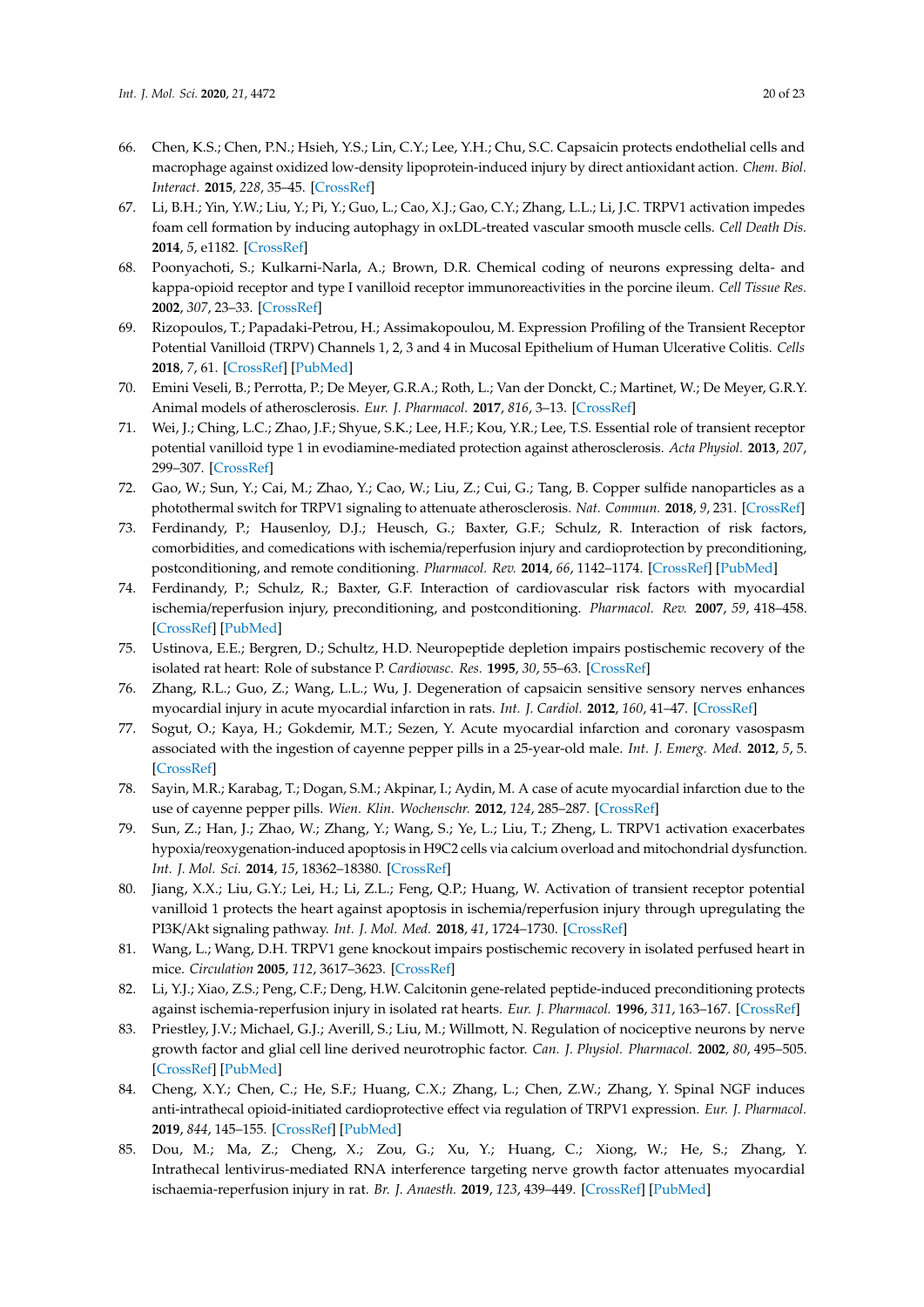- <span id="page-20-0"></span>86. Zheng, L.R.; Zhang, Y.Y.; Han, J.; Sun, Z.W.; Zhou, S.X.; Zhao, W.T.; Wang, L.H. Nerve growth factor rescues diabetic mice heart after ischemia/reperfusion injury via up-regulation of the TRPV1 receptor. *J. Diabetes Complicat.* **2015**, *29*, 323–328. [\[CrossRef\]](http://dx.doi.org/10.1016/j.jdiacomp.2015.01.006) [\[PubMed\]](http://www.ncbi.nlm.nih.gov/pubmed/25650182)
- <span id="page-20-1"></span>87. Al-Awar, A.; Almasi, N.; Szabo, R.; Takacs, I.; Murlasits, Z.; Szucs, G.; Torok, S.; Posa, A.; Varga, C.; Kupai, K. Novel Potentials of the DPP-4 Inhibitor Sitagliptin against Ischemia-Reperfusion (I/R) Injury in Rat Ex-Vivo Heart Model. *Int. J. Mol. Sci.* **2018**, *19*, 3226. [\[CrossRef\]](http://dx.doi.org/10.3390/ijms19103226)
- <span id="page-20-2"></span>88. Heymann, H.M.; Wu, Y.; Lu, Y.; Qvit, N.; Gross, G.J.; Gross, E.R. Transient receptor potential vanilloid 1 inhibitors block laparotomy- and opioid-induced infarct size reduction in rats. *Br. J. Pharmacol.* **2017**, *174*, 4826–4835. [\[CrossRef\]](http://dx.doi.org/10.1111/bph.14064)
- <span id="page-20-3"></span>89. Song, Q.J.; Li, Y.J.; Deng, H.W. Cardioprotective effect of bradykinin-induced preconditioning mediated by calcitonin gene-related peptide in isolated rat heart. *Zhongguo Yao Li Xue Bao* **1999**, *20*, 162–166.
- <span id="page-20-4"></span>90. Peng, J.; Xiao, J.; Ye, F.; Deng, H.W.; Li, Y.J. Inhibition of cardiac tumor necrosis factor-alpha production by calcitonin gene-related peptide-mediated ischemic preconditioning in isolated rat hearts. *Eur. J. Pharmacol.* **2000**, *407*, 303–308. [\[CrossRef\]](http://dx.doi.org/10.1016/S0014-2999(00)00702-0)
- <span id="page-20-5"></span>91. Luo, D.; Deng, P.Y.; Ye, F.; Peng, W.J.; Deng, H.W.; Li, Y.J. Delayed preconditioning by cardiac ischemia involves endogenous calcitonin gene-related peptide via the nitric oxide pathway. *Eur. J. Pharmacol.* **2004**, *502*, 135–141. [\[CrossRef\]](http://dx.doi.org/10.1016/j.ejphar.2004.08.051)
- 92. He, S.Y.; Deng, H.W.; Li, Y.J. Monophosphoryl lipid A-induced delayed preconditioning is mediated by calcitonin gene-related peptide. *Eur. J. Pharmacol.* **2001**, *420*, 143–149. [\[CrossRef\]](http://dx.doi.org/10.1016/S0014-2999(01)00921-9)
- 93. Chen, K.; Yu, J.; Wang, Q.; Wu, L.; Liu, X.; Wong, G.T.C.; Lu, Y. The timing of propofol administration affects the effectiveness of remote ischemic preconditioning induced cardioprotection in rats. *J. Cell Biochem.* **2020**. [\[CrossRef\]](http://dx.doi.org/10.1002/jcb.29671) [\[PubMed\]](http://www.ncbi.nlm.nih.gov/pubmed/32030809)
- <span id="page-20-16"></span><span id="page-20-6"></span>94. Gao, Y.; Song, J.; Chen, H.; Cao, C.; Lee, C. TRPV1 activation is involved in the cardioprotection of remote limb ischemic postconditioning in ischemia-reperfusion injury rats. *Biochem. Biophys. Res. Commun.* **2015**, *463*, 1034–1039. [\[CrossRef\]](http://dx.doi.org/10.1016/j.bbrc.2015.06.054) [\[PubMed\]](http://www.ncbi.nlm.nih.gov/pubmed/26079883)
- <span id="page-20-7"></span>95. Ren, J.Y.; Song, J.X.; Lu, M.Y.; Chen, H. Cardioprotection by ischemic postconditioning is lost in isolated perfused heart from diabetic rats: Involvement of transient receptor potential vanilloid 1, calcitonin gene-related peptide and substance P. *Regul. Pept.* **2011**, *169*, 49–57. [\[CrossRef\]](http://dx.doi.org/10.1016/j.regpep.2011.04.004) [\[PubMed\]](http://www.ncbi.nlm.nih.gov/pubmed/21554904)
- <span id="page-20-17"></span><span id="page-20-8"></span>96. Zhong, B.; Wang, D.H. N-oleoyldopamine, a novel endogenous capsaicin-like lipid, protects the heart against ischemia-reperfusion injury via activation of TRPV1. *Am. J. Physiol. Heart Circ. Physiol.* **2008**, *295*, H728–H735. [\[CrossRef\]](http://dx.doi.org/10.1152/ajpheart.00022.2008)
- <span id="page-20-9"></span>97. Ferdinandy, P.; Jancsó, G. Capsaicin-Sensitive Sensory Nerves in Myocardial Ischemia-Reperfusion Injury and Ischemic Stress Adaptation. Role of Nitric Oxide and Calcitonin Gene-Related Peptide. In *Neurogenic Inflammation in Health and Disease*; Elsevier: Amsterdam, The Netherlands, 2009; pp. 267–288.
- <span id="page-20-10"></span>98. Qi, Y.; Qi, Z.; Li, Z.; Wong, C.K.; So, C.; Lo, I.C.; Huang, Y.; Yao, X.; Tsang, S.Y. Role of TRPV1 in the Differentiation of Mouse Embryonic Stem Cells into Cardiomyocytes. *PLoS ONE* **2015**, *10*, e0133211. [\[CrossRef\]](http://dx.doi.org/10.1371/journal.pone.0133211)
- <span id="page-20-11"></span>99. Hajouli, S.; Ludhwani, D. *Heart Failure and Ejection Fraction*; StatPearls: Treasure Island, FL, USA, 2020.
- <span id="page-20-12"></span>100. Ponikowski, P.; Voors, A.A.; Anker, S.D.; Bueno, H.; Cleland, J.G.F.; Coats, A.J.S.; Falk, V.; Gonzalez-Juanatey, J.R.; Harjola, V.P.; Jankowska, E.A.; et al. 2016 ESC Guidelines for the diagnosis and treatment of acute and chronic heart failure: The Task Force for the diagnosis and treatment of acute and chronic heart failure of the European Society of Cardiology (ESC) Developed with the special contribution of the Heart Failure Association (HFA) of the ESC. *Eur. Heart J.* **2016**, *37*, 2129–2200. [\[CrossRef\]](http://dx.doi.org/10.1093/eurheartj/ehw128)
- <span id="page-20-13"></span>101. Smith, S.A.; Williams, M.A.; Mitchell, J.H.; Mammen, P.P.; Garry, M.G. The capsaicin-sensitive afferent neuron in skeletal muscle is abnormal in heart failure. *Circulation* **2005**, *111*, 2056–2065. [\[CrossRef\]](http://dx.doi.org/10.1161/01.CIR.0000162473.10951.0A)
- <span id="page-20-14"></span>102. Wang, H.J.; Wang, W.; Cornish, K.G.; Rozanski, G.J.; Zucker, I.H. Cardiac sympathetic afferent denervation attenuates cardiac remodeling and improves cardiovascular dysfunction in rats with heart failure. *Hypertension* **2014**, *64*, 745–755. [\[CrossRef\]](http://dx.doi.org/10.1161/HYPERTENSIONAHA.114.03699)
- <span id="page-20-15"></span>103. Wang, D.; Wu, Y.; Chen, Y.; Wang, A.; Lv, K.; Kong, X.; He, Y.; Hu, N. Focal selective chemo-ablation of spinal cardiac afferent nerve by resiniferatoxin protects the heart from pressure overload-induced hypertrophy. *Biomed. Pharmacother.* **2019**, *109*, 377–385. [\[CrossRef\]](http://dx.doi.org/10.1016/j.biopha.2018.10.156)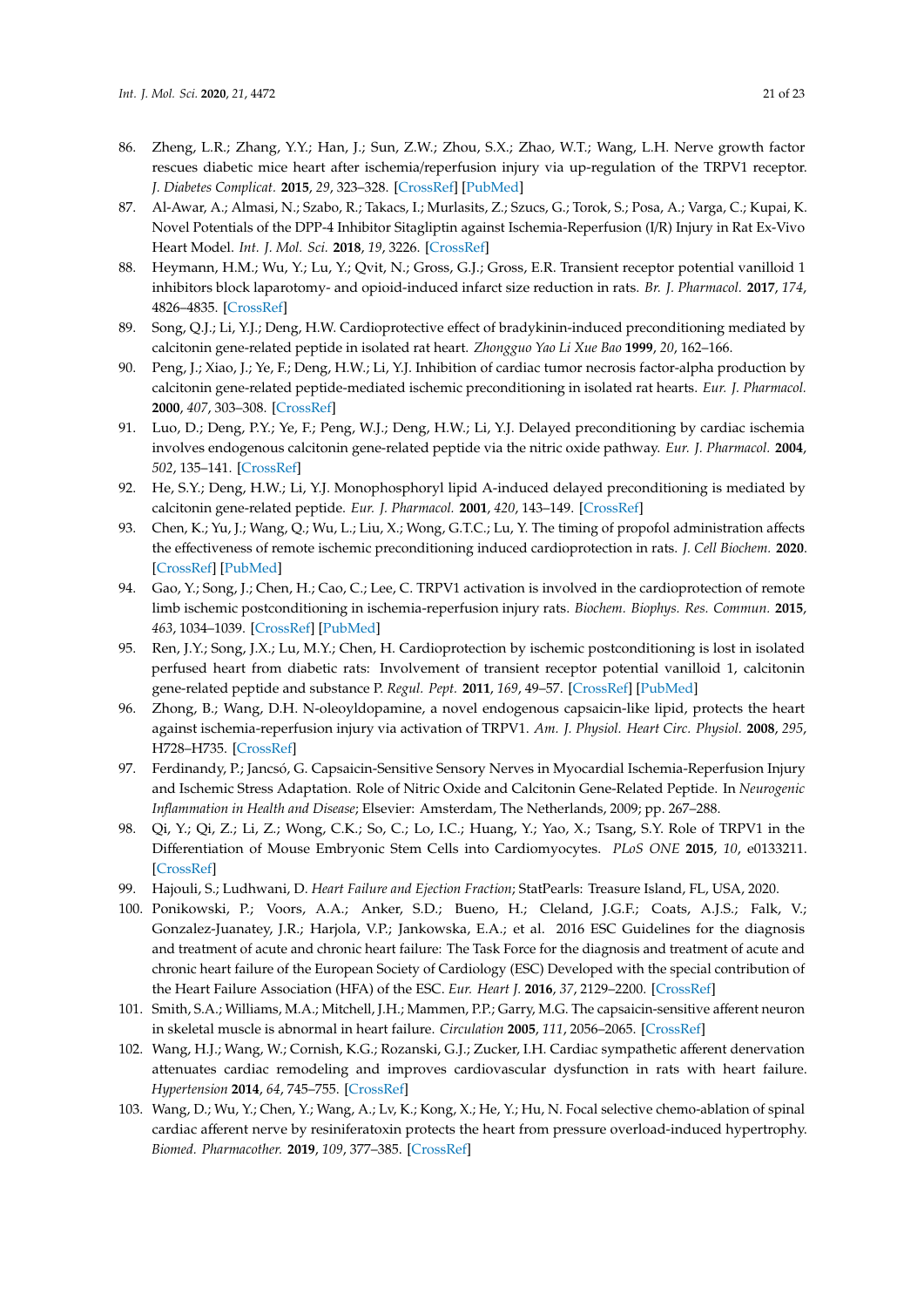- <span id="page-21-23"></span><span id="page-21-21"></span><span id="page-21-20"></span><span id="page-21-19"></span><span id="page-21-18"></span><span id="page-21-17"></span><span id="page-21-0"></span>104. Bencsik, P.; Kiss, K.; Agg, B.; Baan, J.A.; Agoston, G.; Varga, A.; Gomori, K.; Mendler, L.; Farago, N.; Zvara, A.; et al. Sensory Neuropathy Affects Cardiac miRNA Expression Network Targeting IGF-1, SLC2a-12, EIF-4e, and ULK-2 mRNAs. *Int. J. Mol. Sci.* **2019**, *20*, 991. [\[CrossRef\]](http://dx.doi.org/10.3390/ijms20040991)
- <span id="page-21-22"></span><span id="page-21-1"></span>105. Bencsik, P.; Kupai, K.; Giricz, Z.; Gorbe, A.; Huliak, I.; Furst, S.; Dux, L.; Csont, T.; Jancso, G.; Ferdinandy, P. Cardiac capsaicin-sensitive sensory nerves regulate myocardial relaxation via S-nitrosylation of SERCA: Role of peroxynitrite. *Br. J. Pharmacol.* **2008**, *153*, 488–496. [\[CrossRef\]](http://dx.doi.org/10.1038/sj.bjp.0707599) [\[PubMed\]](http://www.ncbi.nlm.nih.gov/pubmed/18037908)
- <span id="page-21-24"></span><span id="page-21-2"></span>106. Huang, W.; Rubinstein, J.; Prieto, A.R.; Wang, D.H. Enhanced postmyocardial infarction fibrosis via stimulation of the transforming growth factor-beta-Smad2 signaling pathway: Role of transient receptor potential vanilloid type 1 channels. *J. Hypertens.* **2010**, *28*, 367–376. [\[CrossRef\]](http://dx.doi.org/10.1097/HJH.0b013e328333af48) [\[PubMed\]](http://www.ncbi.nlm.nih.gov/pubmed/19887954)
- <span id="page-21-3"></span>107. Lang, H.; Li, Q.; Yu, H.; Li, P.; Lu, Z.; Xiong, S.; Yang, T.; Zhao, Y.; Huang, X.; Gao, P.; et al. Activation of TRPV1 attenuates high salt-induced cardiac hypertrophy through improvement of mitochondrial function. *Br. J. Pharmacol.* **2015**, *172*, 5548–5558. [\[CrossRef\]](http://dx.doi.org/10.1111/bph.12987) [\[PubMed\]](http://www.ncbi.nlm.nih.gov/pubmed/25339153)
- <span id="page-21-26"></span><span id="page-21-4"></span>108. Buckley, C.L.; Stokes, A.J. Mice lacking functional TRPV1 are protected from pressure overload cardiac hypertrophy. *Channels* **2011**, *5*, 367–374. [\[CrossRef\]](http://dx.doi.org/10.4161/chan.5.4.17083)
- <span id="page-21-25"></span><span id="page-21-5"></span>109. Zhong, B.; Rubinstein, J.; Ma, S.; Wang, D.H. Genetic ablation of TRPV1 exacerbates pressure overload-induced cardiac hypertrophy. *Biomed. Pharmacother.* **2018**, *99*, 261–270. [\[CrossRef\]](http://dx.doi.org/10.1016/j.biopha.2018.01.065)
- <span id="page-21-6"></span>110. Wang, Q.; Ma, S.; Li, D.; Zhang, Y.; Tang, B.; Qiu, C.; Yang, Y.; Yang, D. Dietary capsaicin ameliorates pressure overload-induced cardiac hypertrophy and fibrosis through the transient receptor potential vanilloid type 1. *Am. J. Hypertens.* **2014**, *27*, 1521–1529. [\[CrossRef\]](http://dx.doi.org/10.1093/ajh/hpu068)
- <span id="page-21-7"></span>111. Fouad, A.A.; Yacoubi, M.T. Mechanisms underlying the protective effect of eugenol in rats with acute doxorubicin cardiotoxicity. *Arch. Pharm. Res.* **2011**, *34*, 821–828. [\[CrossRef\]](http://dx.doi.org/10.1007/s12272-011-0516-2)
- <span id="page-21-8"></span>112. Ge, W.; Yuan, M.; Ceylan, A.F.; Wang, X.; Ren, J. Mitochondrial aldehyde dehydrogenase protects against doxorubicin cardiotoxicity through a transient receptor potential channel vanilloid 1-mediated mechanism. *Biochim. Biophys. Acta* **2016**, *1862*, 622–634. [\[CrossRef\]](http://dx.doi.org/10.1016/j.bbadis.2015.12.014)
- <span id="page-21-9"></span>113. Chen, J.; Hamers, A.J.P.; Finsterbusch, M.; Massimo, G.; Zafar, M.; Corder, R.; Colas, R.A.; Dalli, J.; Thiemermann, C.; Ahluwalia, A. Endogenously generated arachidonate-derived ligands for TRPV1 induce cardiac protection in sepsis. *FASEB J.* **2018**, *32*, 3816–3831. [\[CrossRef\]](http://dx.doi.org/10.1096/fj.201701303R)
- <span id="page-21-10"></span>114. Csont, T.; Csonka, C.; Kovacs, P.; Jancso, G.; Ferdinandy, P. Capsaicin-sensitive sensory neurons regulate myocardial nitric oxide and cGMP signaling. *Eur. J. Pharmacol.* **2003**, *476*, 107–113. [\[CrossRef\]](http://dx.doi.org/10.1016/S0014-2999(03)02117-4)
- <span id="page-21-11"></span>115. Wang, H.J.; Li, Y.L.; Gao, L.; Zucker, I.H.; Wang, W. Alteration in skeletal muscle afferents in rats with chronic heart failure. *J. Physiol.* **2010**, *588*, 5033–5047. [\[CrossRef\]](http://dx.doi.org/10.1113/jphysiol.2010.199562) [\[PubMed\]](http://www.ncbi.nlm.nih.gov/pubmed/21041525)
- <span id="page-21-14"></span>116. Dragun, M.; Gazova, A.; Kyselovic, J.; Hulman, M.; Matus, M. TRP Channels Expression Profile in Human End-Stage Heart Failure. *Medicina* **2019**, *55*, 380. [\[CrossRef\]](http://dx.doi.org/10.3390/medicina55070380) [\[PubMed\]](http://www.ncbi.nlm.nih.gov/pubmed/31315301)
- <span id="page-21-12"></span>117. Wang, Y.; Wang, D.H. A novel mechanism contributing to development of Dahl salt-sensitive hypertension: Role of the transient receptor potential vanilloid type 1. *Hypertension* **2006**, *47*, 609–614. [\[CrossRef\]](http://dx.doi.org/10.1161/01.HYP.0000197390.10412.c4) [\[PubMed\]](http://www.ncbi.nlm.nih.gov/pubmed/16365187)
- <span id="page-21-13"></span>118. Boros, K.; Jancso, G.; Dux, M.; Fekecs, Z.; Bencsik, P.; Oszlacs, O.; Katona, M.; Ferdinandy, P.; Nogradi, A.; Santha, P. Multiple impairments of cutaneous nociceptor function induced by cardiotoxic doses of Adriamycin in the rat. *Naunyn-Schmiedeberg's Arch. Pharmacol.* **2016**, *389*, 1009–1020. [\[CrossRef\]](http://dx.doi.org/10.1007/s00210-016-1267-x)
- <span id="page-21-15"></span>119. Choudhary, R.; Mishra, K.P.; Subramanyam, C. Interrelations between oxidative stress and calcineurin in the attenuation of cardiac apoptosis by eugenol. *Mol. Cell Biochem.* **2006**, *283*, 115–122. [\[CrossRef\]](http://dx.doi.org/10.1007/s11010-006-2386-3)
- <span id="page-21-16"></span>120. Ma, H.; Guo, R.; Yu, L.; Zhang, Y.; Ren, J. Aldehyde dehydrogenase 2 (ALDH2) rescues myocardial ischaemia/reperfusion injury: Role of autophagy paradox and toxic aldehyde. *Eur. Heart J.* **2011**, *32*, 1025–1038. [\[CrossRef\]](http://dx.doi.org/10.1093/eurheartj/ehq253)
- <span id="page-21-27"></span>121. Janse, M.J.; Wit, A.L. Electrophysiological mechanisms of ventricular arrhythmias resulting from myocardial ischemia and infarction. *Physiol. Rev.* **1989**, *69*, 1049–1169. [\[CrossRef\]](http://dx.doi.org/10.1152/physrev.1989.69.4.1049)
- <span id="page-21-28"></span>122. Nattel, S.; Maguy, A.; Le Bouter, S.; Yeh, Y.H. Arrhythmogenic ion-channel remodeling in the heart: Heart failure, myocardial infarction, and atrial fibrillation. *Physiol. Rev.* **2007**, *87*, 425–456. [\[CrossRef\]](http://dx.doi.org/10.1152/physrev.00014.2006)
- <span id="page-21-29"></span>123. Lip, G.Y.; Heinzel, F.R.; Gaita, F.; Juanatey, J.R.; Le Heuzey, J.Y.; Potpara, T.; Svendsen, J.H.; Vos, M.A.; Anker, S.D.; Coats, A.J.; et al. European Heart Rhythm Association/Heart Failure Association joint consensus document on arrhythmias in heart failure, endorsed by the Heart Rhythm Society and the Asia Pacific Heart Rhythm Society. *Europace* **2016**, *18*, 12–36. [\[CrossRef\]](http://dx.doi.org/10.1093/europace/euv191)
- <span id="page-21-30"></span>124. Sewell, W.H.; Koth, D.R.; Huggins, C.E. Ventricular fibrillation in dogs after sudden return of flow to the coronary artery. *Surgery* **1955**, *38*, 1050–1053.